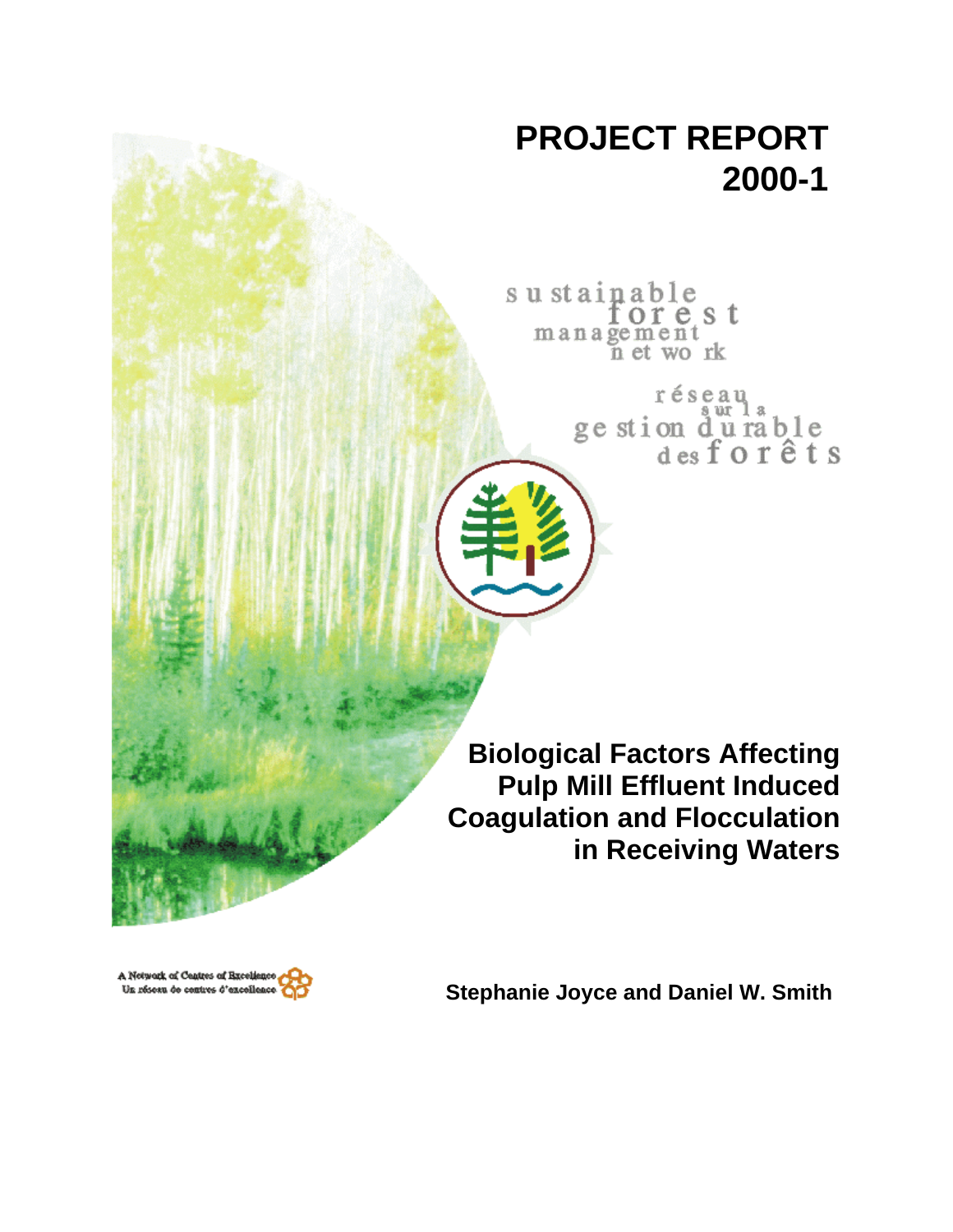For copies of this or other SFM publications contact:

Sustainable Forest Management Network G208 Biological Sciences Building University of Alberta Edmonton, Alberta, T6G 2E9 Ph: (780) 492 6659 Fax: (780) 492 8160 http://www.biology.ualberta.ca/sfm/

ISBN 1-55261-059-4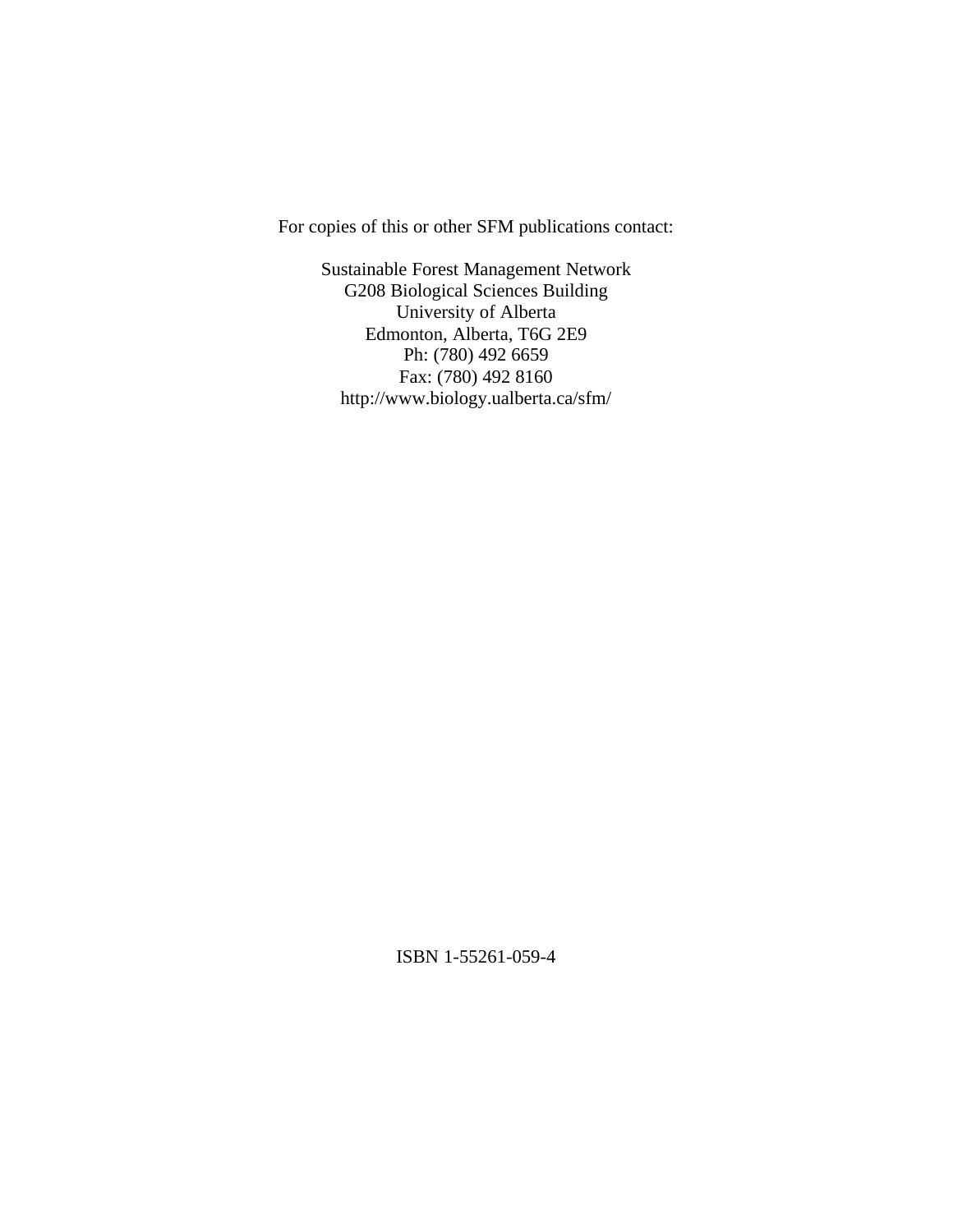# **Biological Factors Affecting Pulp Mill Effluent Induced Coagulation and Flocculation in Receiving Waters**

by

Stephanie Joyce and Daniel W. Smith

Civil and Environmental Engineering University of Alberta

**January 2000**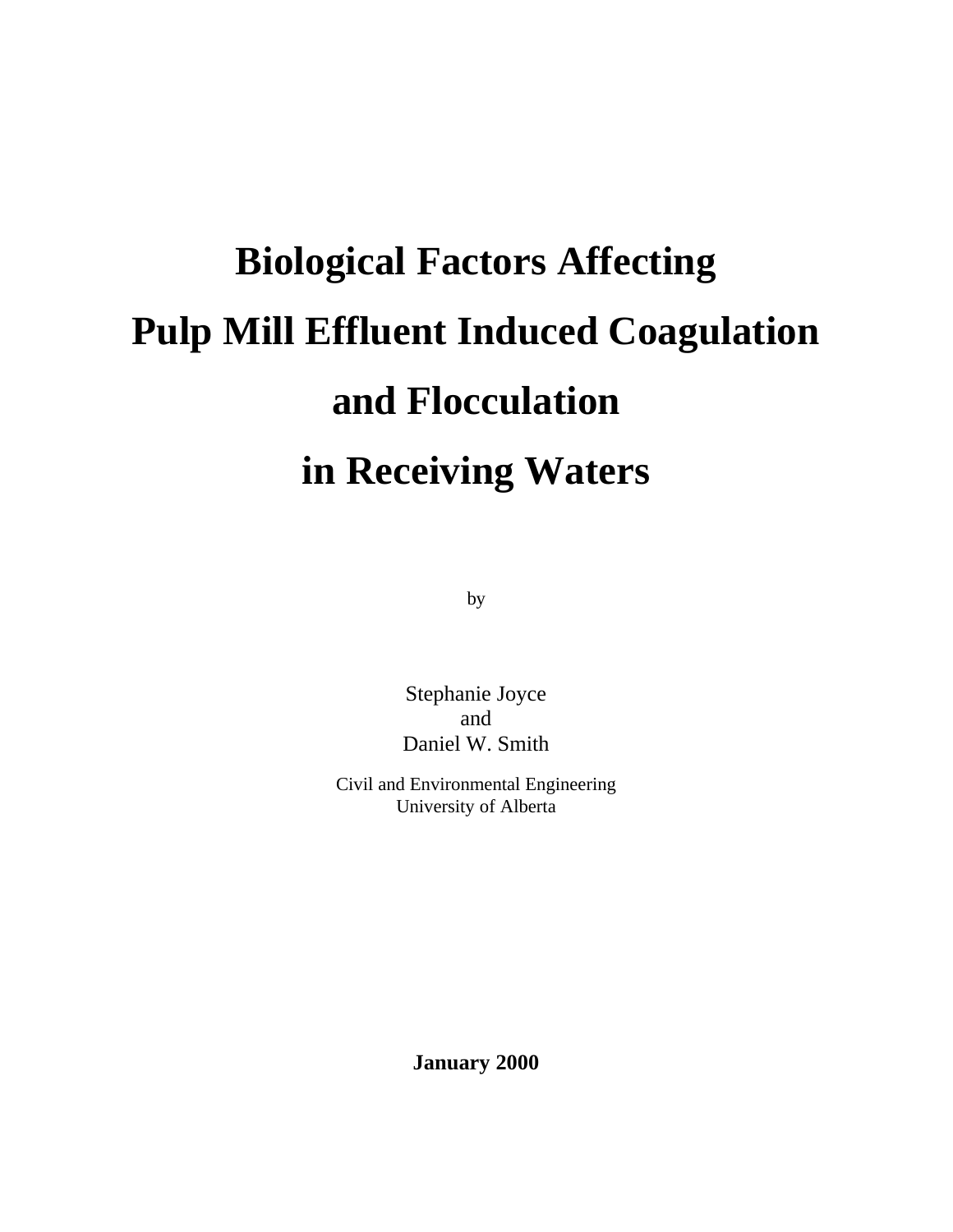#### *TABLE OF CONTENTS*

| Heterotrophic Cultures |    |
|------------------------|----|
|                        |    |
|                        |    |
|                        |    |
|                        | 24 |
|                        | 25 |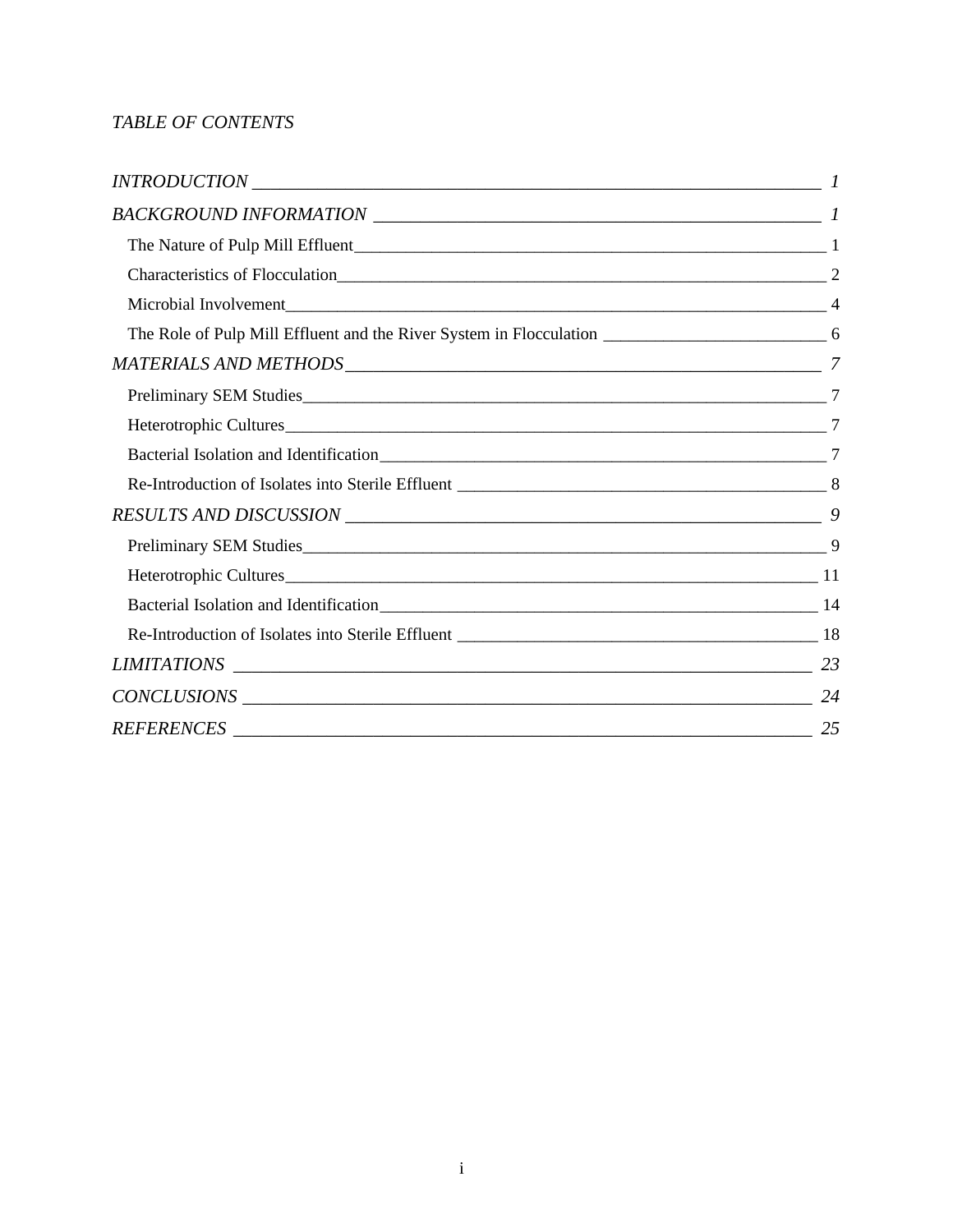#### **INTRODUCTION**

Recent evidence has shown that downstream from a pulp mill effluent discharge, particles form, coagulate and flocculate faster than predicted by current sediment transport models (Krishnappan, 1996b). This phenomenon has been termed pulp mill effluent induced coagulation and flocculation (PMEICF) and is the basis for this study.

Existing sediment transport models have failed to take into account the phenomenon of PMEICF. They assume all particles behave as individual particles and flocculation does not occur (Ongley et al. 1992). PMEICF can cause a build-up of organic material on the river bottom, since insufficient time has passed to allow degradation of the chemicals, if this is possible. Some of the materials may cause adverse conditions, may be toxic or induce anoxic or toxic conditions. The chemicals may still possess a significant biochemical oxygen demand, resulting in low dissolved oxygen in the river. The changed conditions near the river bottom may cause harm to benthic organisms, which could have adverse effects on the entire food chain.

The microbial involvement in biological floc formation is well-documented (Riley, 1963; Pavoni, 1972; Paerl, 1974; Biddanda, 1985; Muschenheim et al., 1989; Rao et al., 1991; Mueller, 1996). Bacteria excrete polymeric substances which may be significant in the floc formation. However, only some bacterial species are considered "floc-formers" (Friedman and Dugan, 1968). Bacteria enter into a starvation-survival phase, when in oligotrophic environments (Humphrey et al., 1983; Kjellberg and Hermansson, 1984), characterized by dwarfing, fragmentation and adsorption to each other or another surface. The physiological changes of the bacteria could influence the observed induced flocculation as well.

This study examined the microbial involvement of the induced floc formation. Through laboratory and some field work, the roles of the bacteria were studied. Attempts were made to determine individual micro-organisms involved and whether or not they alone induce flocculation of the pulp mill effluent.

#### **BACKGROUND INFORMATION**

#### **The Nature of Pulp Mill Effluent**

The composition of pulp mill effluent (PME) is extremely variable. It varies among mills, as well as over the year, depending on the type of wood or treatment process being used (Liss and Allen, 1992). Generally pulp mill effluent has an acidic pH and is high in phosphorus and nitrogen (Amblard et al., 1990). When chlorine is added during the bleaching process, chlorinated organics make up a large part of the effluent. These compounds can be referred to as chlorohumus, since the structure is usually unknown (Saski et al., 1994). However, Suntio et al. (1988) published a list of about 250 compounds, most of which are chlorinated, found in a pulp mill effluent. Each one was present at a low concentration but the number of chemicals present is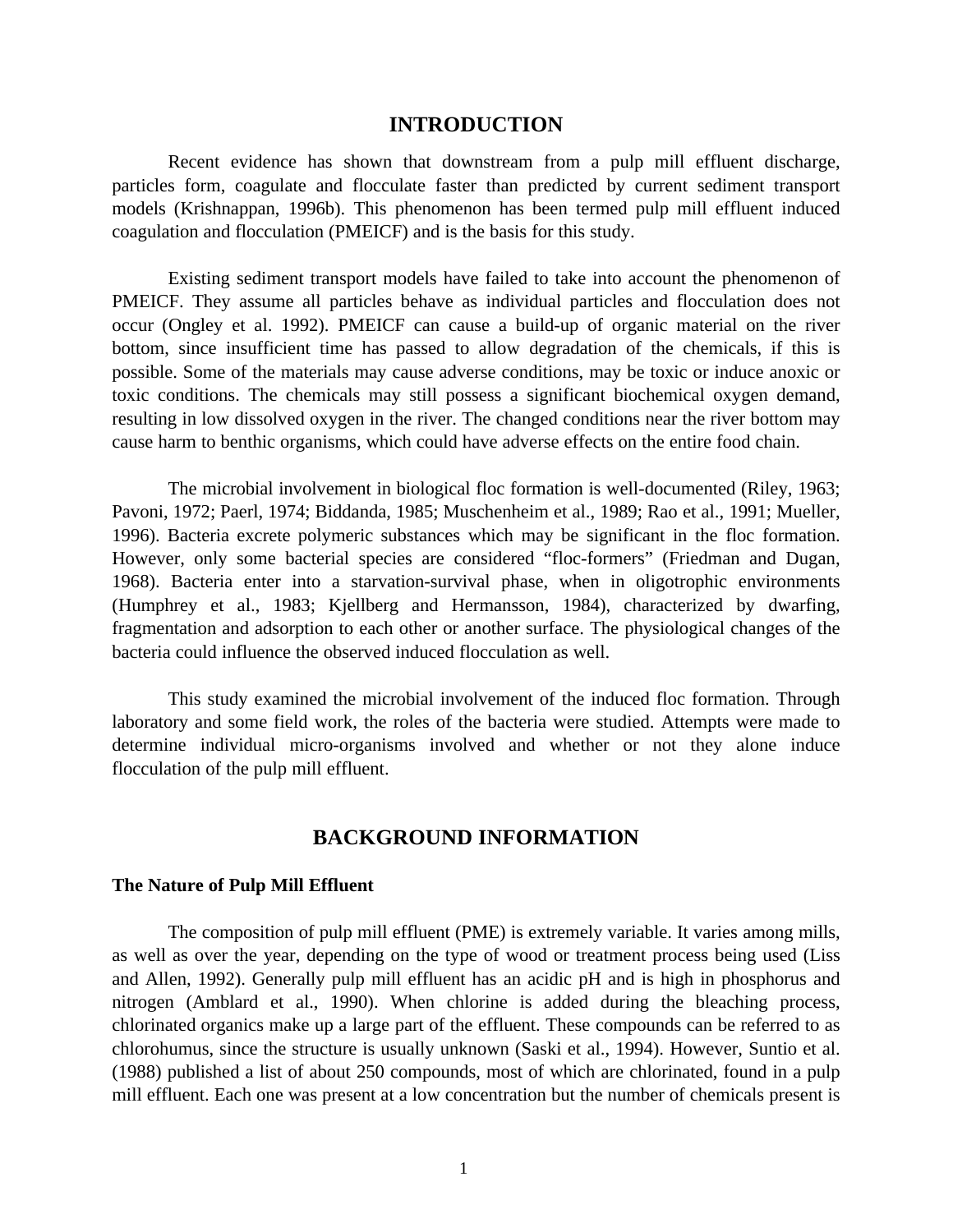of concern. The major categories of compounds are organic acids and chlorinated organic acids, phenols and chlorinated phenols, chlorinated catechols and guaiacols, sugars, benzene and chlorinated benzene derivatives, aldehydes and chlorinated aldehydes, chlorinated acetone derivatives and chlorinated aliphatics. A switch from elemental chlorine  $(Cl<sub>2</sub>)$  to chlorine dioxide (ClO2) has greatly decreased the amount of chlorine by-products (Gifford, 1994). Characteristics of these by-products range from water-soluble and rapidly biodegradable substances to persistent and highly bioaccumulative substances such as dioxins and furans (Elliott et al., 1994). The fate of these compounds is largely dependent on their physical and chemical properties, resulting in various end products and final accumulation sites. PME also contains substantial concentrations of metals, such as zinc, aluminium, copper (Kukkonen, 1996) and in some cases, manganese (AEP, 1997).

After discharge into the river, the organic components of PME tend to accumulate with organic substances, such as the sediments or biological tissues, or volatilize into the air (Gifford, 1994). The hydrophilic components will likely remain in solution. The intermediates formed during the degradation process may be more biodegradable substances or more persistent compounds (Gifford, 1994). Organisms in the sediment can take up the hydrophobic compounds, initiating accumulation in the food chain (Gifford, 1994). Of concern in this study is that material removed by sedimentation. The organic halogens in particular, have been reported to accumulate downstream of pulp mills (Jokela et al., 1993). Chloroguaiacols and chlorocatechols have been reported to have high sedimentation near the mill, while chlorophenols are not as strongly affected (Kukkonen et al., 1996).

#### **Characteristics of Flocculation**

Flocculation is an essential process in natural systems because it results in the deposition of fine-grained particles. The settling velocity of flocculated particles can be up to four orders of magnitude greater than unflocculated material as measured from laboratory experiments (Krishnappan, 1996a). Stokes Law, used for cases when the Reynolds number is less than 0.3, cannot be used because of changing particle size.

The occurrence of flocculation corresponds to type 2 versus type 1 settling. Type 1 settling is discrete particle settling, without significant interaction between neighbouring particles. Type 2 settling involves coagulation and flocculation, resulting in an increased mass of the particle and increasing settling velocity (Tchobanoglous and Burton, 1991). For flocculation to occur, two conditions must be fulfilled: 1) a collision between particles and 2) adhesion between particles (van Leussen, 1988). The collision frequency is increased with increasing turbulence, but in highly turbulent waters the floc particles may shear apart. Thus a maximum floc size is obtained.

Factors affecting the collision stage of flocculation include velocity gradients within the suspending liquid (important for particles  $>10 \mu$ m), differential settling of particles ( $>10 \mu$ m) and Brownian motion  $\left($ <1.0  $\mu$ m) (Krishnappan, 1996a).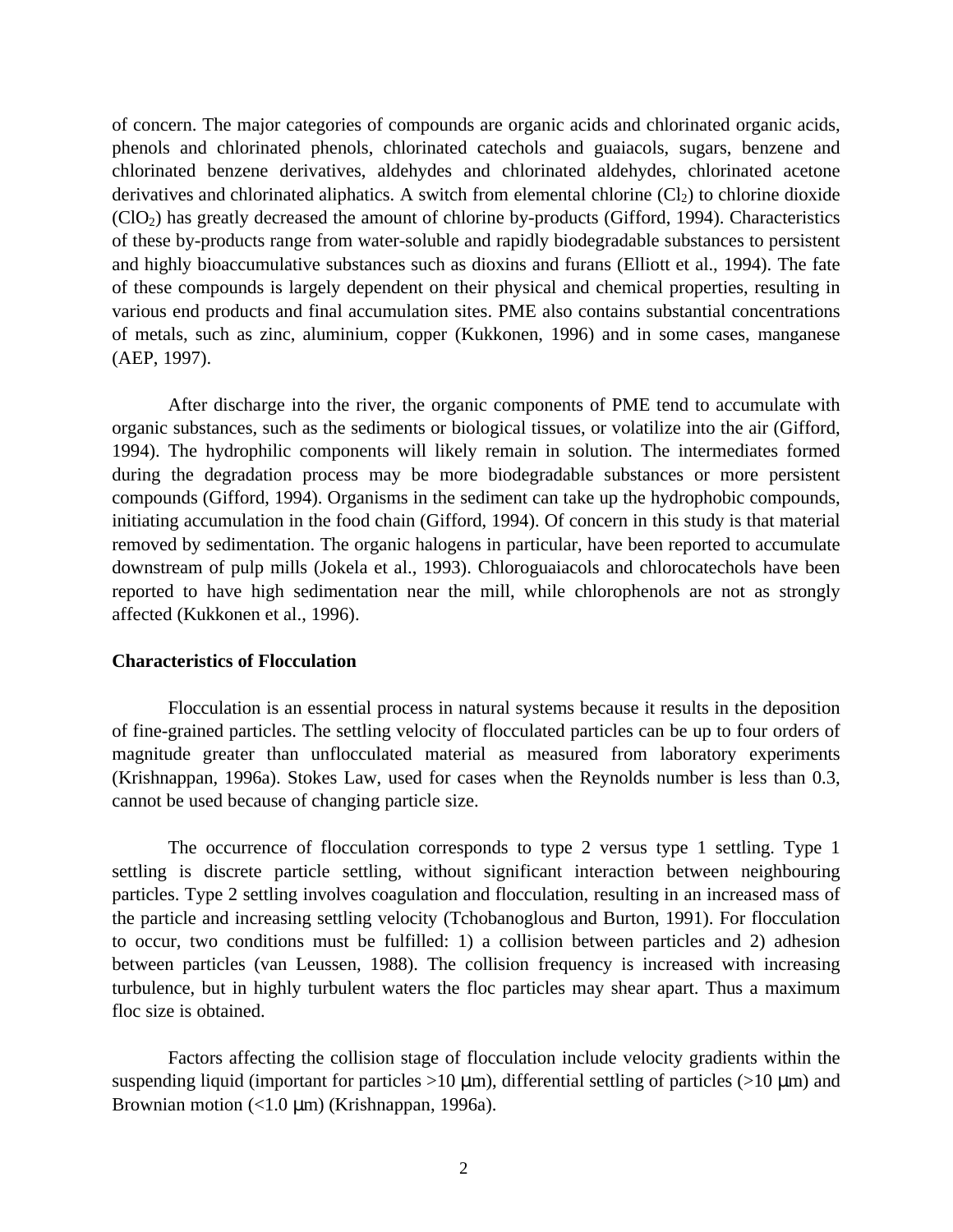There are four main cohesion mechanisms (van Leussen, 1988; Krishnappan, 1996a). The first, salt flocculation, is dominant when there is a high concentration of cations. In solutions of high ionic strength, the double layer surrounding each particle is compressed, facilitating aggregation. In river systems, this process is not as important as the other three (Droppo and Ongley, 1992). The second mechanism is the formation of organic aggregates and bioflocculation. Following colonization of inorganic particles by bacteria, polysaccharides are produced by a process in which dissolved organic matter (DOM) is converted to particulate organic matter (POM). The polysaccharides adsorb onto other inorganic particles, enhancing flocculation by inter-particle bridging. Further adsorption and colonization of bacteria continue this process. The third mechanism is pelletization. Filter feeders, such as copepods, transform suspended matter into pellets, which have faster settling velocities. The final mechanism involves the chemical coatings of particles. These control the charge of the particle that will affect its cohesive abilities.

The properties of the floc particle that are affected by its environment are its size, density and strength. Growth of the floc particle has been characterized by distinct structures. At the lowest level, the inorganic particles, held together with uniform porosity are considered zeroordered aggregates. Several of these particles together are called first-order aggregates. Several first-order aggregates clumped together form a second-order aggregate and so on. Most experimental evidence reveal a 3- or 4-level floc structure (van Leussen, 1988). As the order increases, the diameter of the floc will increase, as well as its porosity. This decreases the density as well as the floc shear strength (van Leussen, 1988; Droppo et. al., 1997). It is important to remember that floc size is a dynamic property, depending on the rate of aggregation, the rate of break-up (determined by the turbulence) and other environmental factors.

Much of the past research has focussed in natural flocculation in estuaries (Riley, 1963; van Leussen, 1988; Muschenheim et al., 1989; Eisma et al., 1991). This differs greatly from river flocculation, due to the high ionic strength of the marine waters. More recently, flocculation in rivers has gained in interest (Krishnappan, 1996a). River flocs tend to be smaller in size, due to the increased turbulence and low cation concentration (Droppo and Ongley, 1992). The lower ionic strength increases the energy barrier (i.e. the repulsive forces between the particles), inhibiting flocculation (Droppo and Ongley, 1994), as illustrated in Figure 1.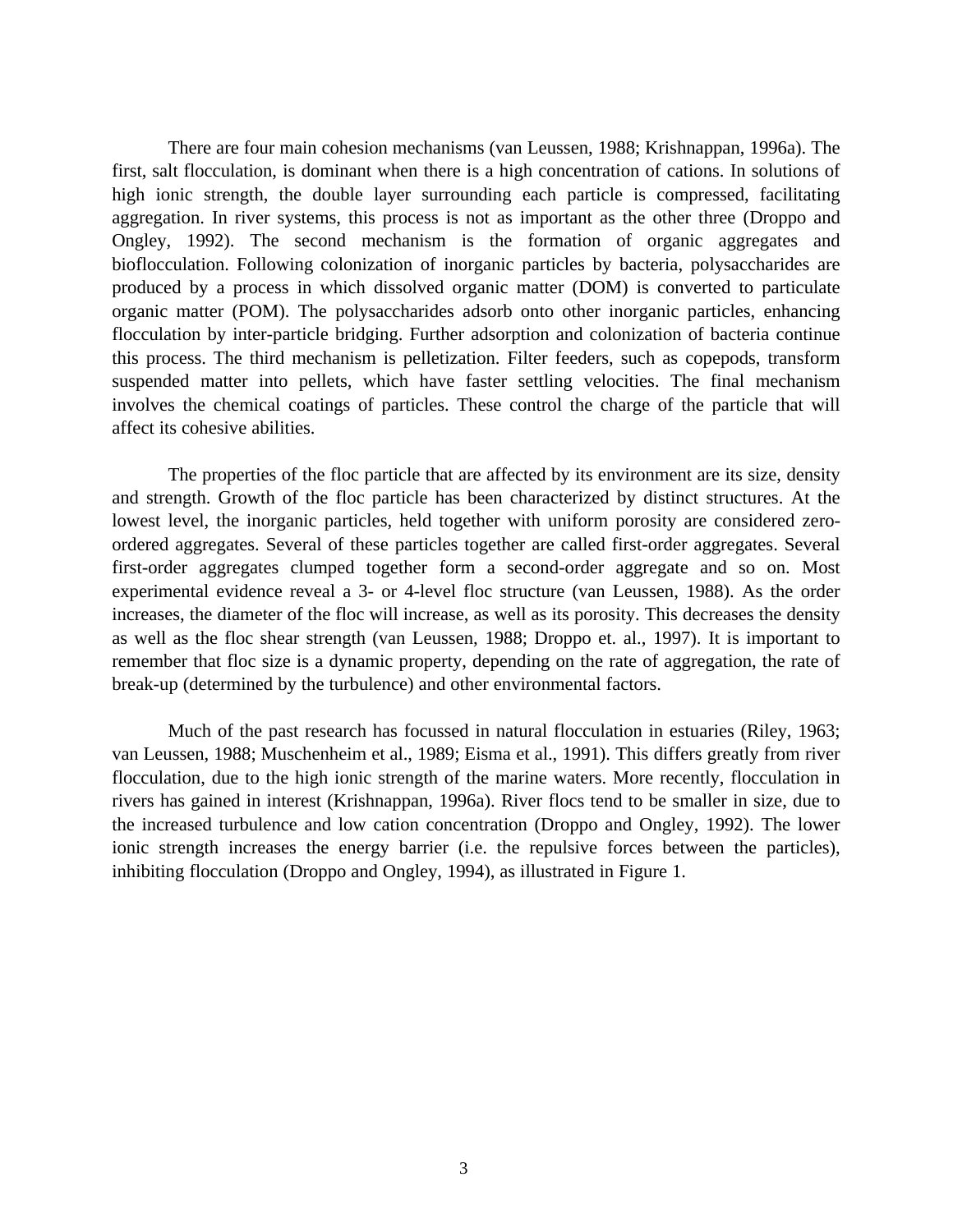

Figure 1: Bridging of the Energy Barrier by Polymers (adapted from van Leussen, 1988)

#### **Microbial Involvement**

Bacteria can be surrounded by a layer of organic material. This may be in the form of a capsule or slime layer. A capsule consists of organic matter that adheres to the cell wall, whereas a slime layer extends into the suspending medium, with finger-like appendages (Geesey, 1982). This organic layer is often referred to as extracellular polymeric substances (EPS). Most are composed of polysaccharides, but some can be proteinaceous (White, 1995) or strands of RNA or DNA (van Leussen, 1988; Pavoni et al., 1972). The exact chemical composition varies with the type of micro-organism and the environmental conditions (Geesey, 1982). They have a high length-to-width ratio, with a diameter ranging from 2 to 20 nm (Leppard, 1986).

EPS play an important role in flocculation, by aiding in the attachment of bacteria to solids (Geesey, 1982; Biddanda, 1985). Microscope work has shown that flocs viewed under high resolution resemble microbial biofilms, described in the literature (Liss et al., 1996). The colonization and growth of a biofilm at a solid-liquid interface has been described by Mueller (1996). In this case, the sediment particles can be considered the solid material. The process is broken down into six steps: 1) substratum conditioning by organic molecules, 2) transport of cells to the surface, 3) adsorption of cells to the substratum, 4) transformation of reversibly adsorbed cells to irreversibly adsorbed cells, 5) growth of the biofilm and 6) erosion of cells. The fifth step, growth of the biofilm, can lead to growth of the aggregate. This has been subsequently studied (Muschenheim et al., 1989). An immediate aggregation of particles was observed, due only to interparticle collision (i.e. a physical process). The time scale was too short to include any biological processes. A second biologically-mediated stage occurs, that results in larger aggregates. This stage involved the attachment by bacterial exudates (Biddanda, 1985; Muschenheim et al., 1989). In laboratory studies, this delayed flocculation was shown to correspond to the time when the micro-organisms enter into an endogenous growth phase (Pavoni et al., 1972).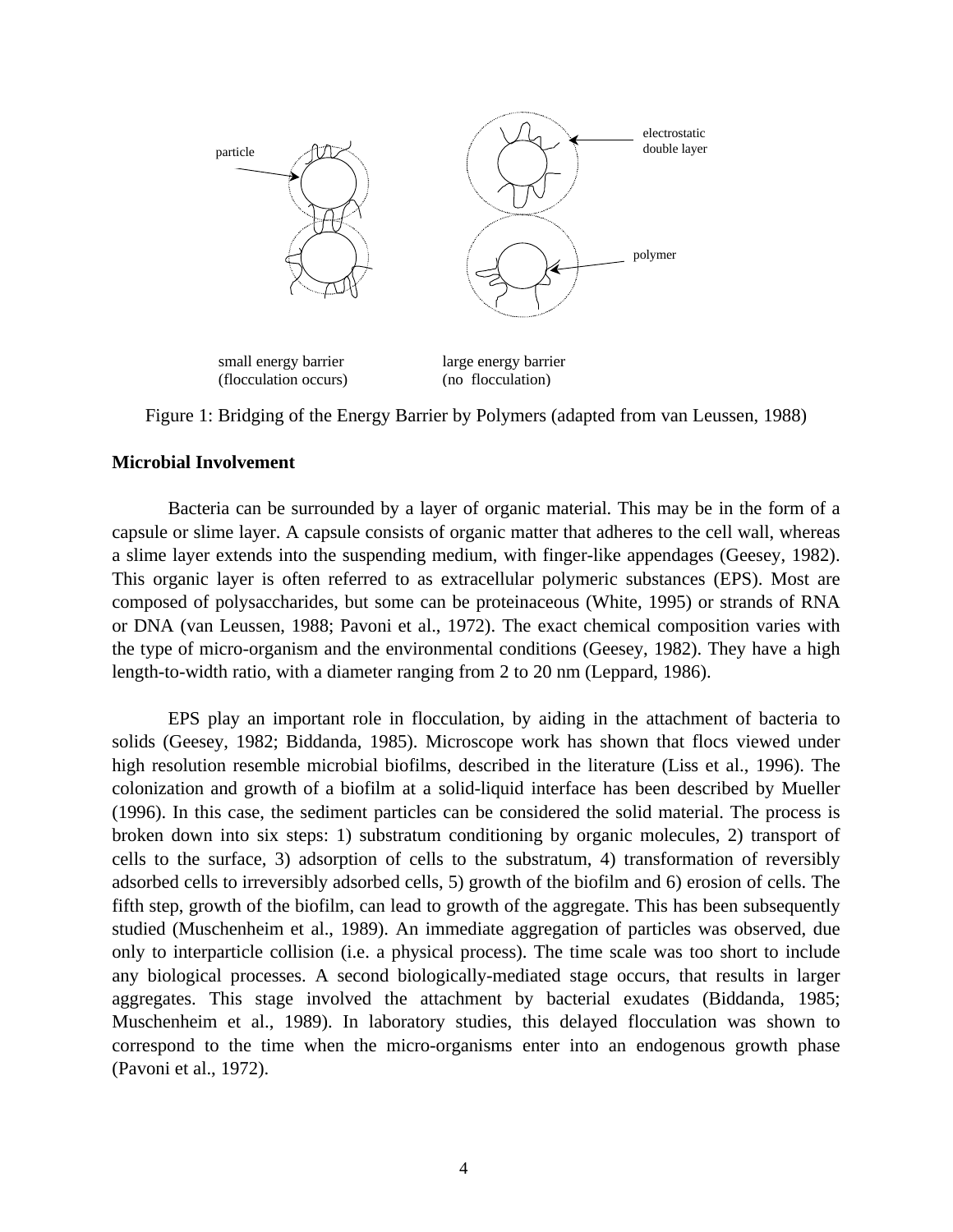Upon attachment to the sediment, polymers extend out into the surrounding solution, where they may attach to another particle. This mechanism of aggregation is termed interparticle bridging. For this to occur, the polymers must bridge the electrostatic double layers of both particles. The presence of some cations in the solution will compress the double layers and promote flocculation (van Leussen, 1988). Studies have shown that the presence of cations is essential for flocculation (Busch and Stumm, 1968; Levy et al., 1992; Sanin and Vesilind, 1996).

In oligotrophic environments (environments where there are few nutrients), copiotrophs (micro-organisms requiring large amounts of nutrients) enter into a starvation-survival phase (Humphrey et al., 1983). Generally this consists of two steps: 1) dwarfing and 2) fragmentation. Dwarfing is simply a reduction in size and fragmentation results in an increase in individual cell number, but without growth (Mueller, 1996). The importance of this starvation phase is that bacteria are considered "stickier" and will attach to organic matter more readily. Mueller (1996) suggested that this attachment could be used as a survival mechanism. Pavoni et al. (1972) concluded that bacterial bioflocculation would not occur until the bacteria are in an endogenous growth phase.

Some research has been done into the particular bacterial species that are involved in floc formation. In general, bacteria can be classified as floc-forming or non-floc-forming (Friedman and Dugan, 1968). Floc-forming bacteria tend to clump together when in liquid suspension. This is not always associated with the production of a capsule or slime layer (Friedman and Dugan, 1968). Most studies have attempted to isolate floc-forming bacteria from activated sludge. McKinney and Horwod (1952) identified 12 floc-forming organisms. Five were identified as *Bacillus cereus*, *Escherichia intermedium*, *Paracolobactrum aerogenoides*, *Nocardia actinomarpha* and a *Flavobacterium* spp. Friedman and Dugan (1968) added *Zoogloea ramigera* to this list. However limited work has been done to identify floc-forming bacteria from pulp mill effluent.

The other general focus of research in this area had involved identifying bacterial species in pulp mill effluent, responsible for the numerous reactions occurring. Recently, Fulthorpe et al. (1993) identified and characterized a large number of the culturable bacteria in pulp mill effluent. The isolates belonged to phenetic clusters, that were identified as *Acinetobacter* spp., *Acidovorax* spp., *Pseudomonas* spp., *Ancyclobacter aquaticus*, *Klebsiella* spp. and an unidentified cluster of pleomorphic, Gram negative methylotrophs. The first three listed were common in the river water, while the latter two were common in the mill treatment system. The majority of the isolates did not match the known fingerprints in the Biolog GN database, which contains >500 species (Fulthorpe et al., 1993). Some strains were reported to be present in both the river water and the mill treatment system. These were of the *Pseudomonas* group, including *P. stutzeri*. *A. aquaticus* was the largest of the clusters and was isolated on medium containing some clarifier effluent. The unidentified cluster, named cluster C by Fulthorpe et al. (1993), was composed of deep yellow or pale orange pigmented bacteria. They were oxidase and catalase positive, pleomorphic rods of variable thickness, or L- or C-shaped cells. *A. aquaticus* and the unidentified group were able to dechlorinate simple chlorinated aliphatics.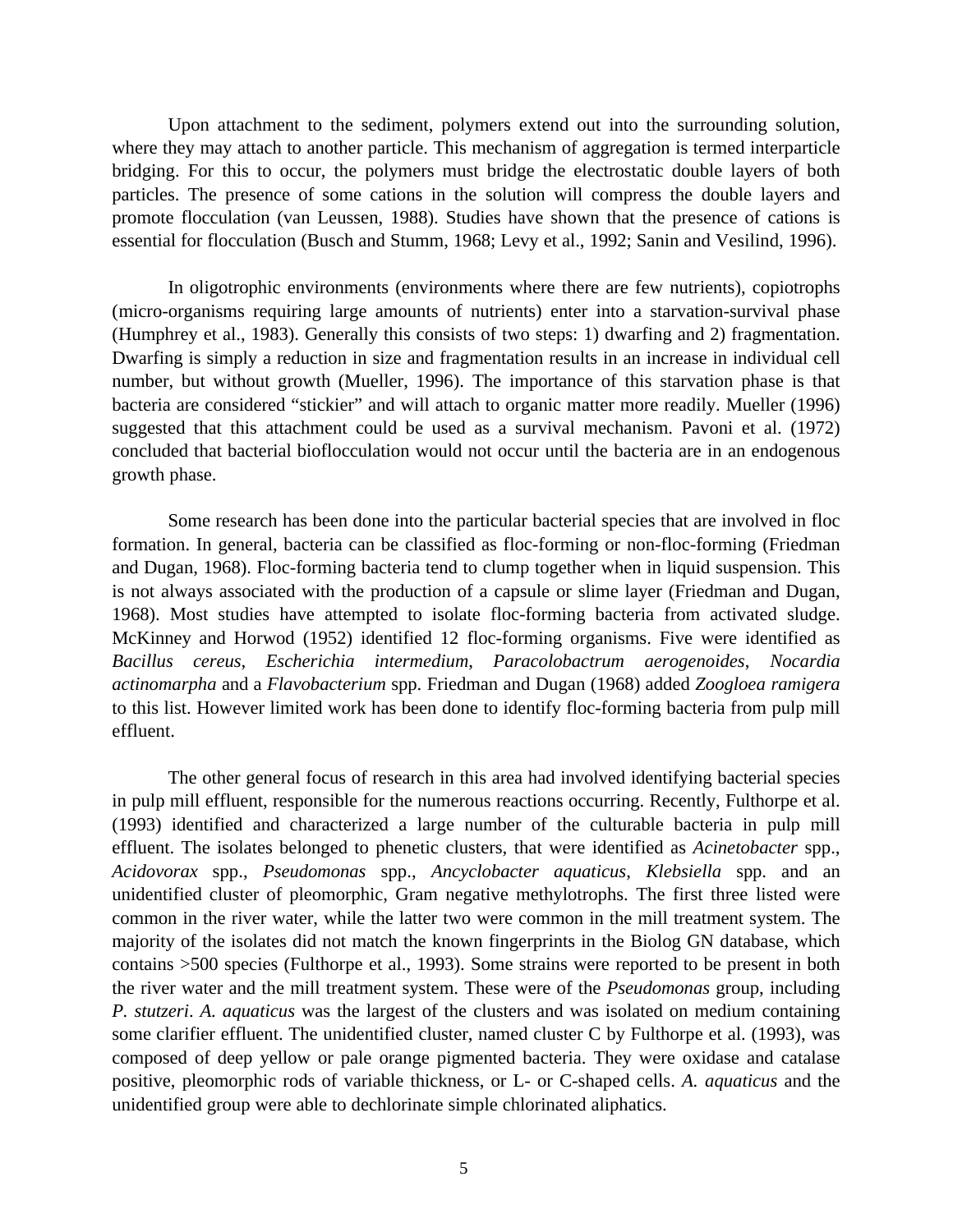Bacteria with specific degradation abilities have been isolated as well. Mohn (1995) isolated bacterial species from a sequencing batch reactor in a paper mill. The bacterial species were able to grow on the resin acid dehydroabietic acid. Two of these isolates were found to be most closely related to *Sphingomonas yanoikuyae* and *Zoogloea ramigera* (by analysis of the small subunit rRNA partial sequence). Attempts have been made to identify bacteria involved in lignin degradation from a marine pulp mill enrichment culture (González et al., 1996). The majority (8 of 14) of these bacteria are in the α-subclass of *Proteobacteria* with one in the γsubclass, three in the *Cytophagia-Flavobacterium* group and two were Gram positive.

#### **The Role of Pulp Mill Effluent and the River System in Flocculation**

Much uncertainty surrounds the ability of pulp mill effluent to induce floc formation in rivers. Initial field studies by Krishnappan (1996b) revealed that the particle size distribution downstream of the pulp mill effluent discharge at Hinton, Alberta was significantly different than the upstream particle size distribution. This was measured in-situ, using a new submersible laser particle size analyzer. Downstream of the discharge, the concentration of every size of particle had decreased, implying that the particles had settled, and the settling had been a result of flocculation.

In a subsequent laboratory study, Krishnappan (1996b) demonstrated this, using pulp mill effluent from the Weldwood of Canada Ltd. pulp mill in Hinton, Alberta, and a rotating flume. The effluent was introduced into the flume at a concentration similar to what is found in the river, during low flow conditions. The deposition rate was found to be higher than for the control, which had no effluent introduced. As well, the sediment flocs were larger in the test situation. This was the first evidence of PMEICF.

This research sparked another study with effluent from the Northwood Pulp Mill on the Fraser River in Prince George, British Columbia (Evans, 1996). These results showed that aggregation of the particles within the flume may occur, but the effect was slight and would not affect the overall transport of sediment in the Fraser River.

Additional confirmatory studies (Yang and Smith, 1999) using effluent from both the previously mentioned Weldwood site and the Weyerhaeuser pulp mill in Grande Prairie have shown that PMEICF does occur. What remains to be known is whether this is a physicalchemical process or a biological one, and whether the effect is significant in the river systems studied.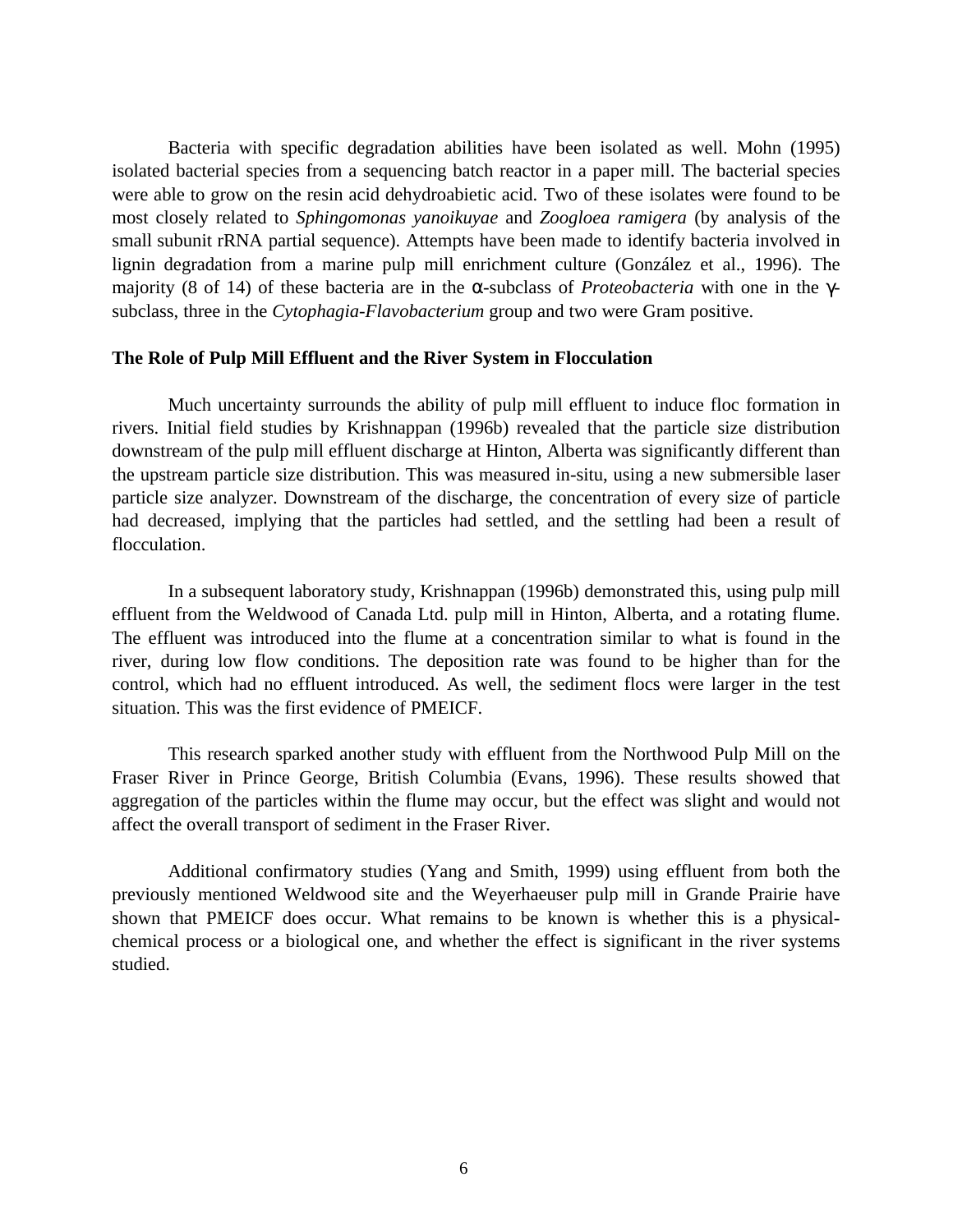#### **MATERIALS AND METHODS**

#### **Preliminary SEM Studies**

Initial studies involved examination of the floc for the presence of bacteria. A 1:1 mixture of PME and RW from the Weyerhaeuser site was left mixing for up to 52 h. At 4.5, 28 and 52 h, 9 mL was taken from the sample, filtered and examined by SEM. Simultaneously, samples of the PME alone and the RW alone were taken and treated the same way (with no mixing time). Preparation for the SEM followed the standard procedure. More details are given in Joyce (1999). The presence and appearance of the bacteria were noted.

On the Athabasca River in Hinton, samples were taken at various locations upstream and downstream of the discharge, and examined by SEM. An upstream sample was taken, as well as samples at approximately 100 m and 2 km downstream. Again, the presence and appearance of the bacteria were noted.

#### **Heterotrophic Cultures**

Heterotrophic plates were performed on samples from the PME, the RW and a mixture of the two. Samples were collected from two sites: Weldwood of Canada Ltd. PME with Athabasca RW and Weyerhaeuser Canada PME with Wapiti RW at the end of August and beginning of December 1998. Details regarding sample acquisition and storage and provided in Joyce (1999). Using a jar test apparatus, 2 L of the final effluent was placed in one jar, 2 L of the corresponding upstream river water in a second and 1 L of effluent and 1 L of river water in a third and covered with tin foil to prevent contamination from airborne microbes. The jar test apparatus was left mixing for up to 4 d at a speed of 10 rpm. Samples were taken from both the liquid phase and the floc material that formed in the jar. Liquid samples were taken after 1 d and after 4 d by a sterile 10 mL pipet. Floc samples were only taken after 4 days to allow for attachment and establishment of any bacteria. Six serial 10-fold dilutions were used for both the floc and the liquid samples. All samples were filtered through a 0.45 μm black membrane filter (Gelman Sciences). Three types of media were used: 1) R2A (Difco), 2) a mixture of standard plate count agar (Difco) with 30% (v/v) PME (abbreviated SPAME) and 3) a medium composed of 50% by volume PME, 50% by volume deionized distilled water and 2 % (w/v) agar (abbreviated PME50). Plates were incubated for up to 5 d, to allow for growth of slow-growing organisms. The bacterial colonies present on the plate, after 48 hours of growth, were evaluated qualitatively. The colour, texture and nature of the edge of the colonies were noted. Experiments were repeated until it was evident which colonies were abundant in the sample, based on appearance only. These colonies were isolated.

#### **Bacterial Isolation and Identification**

From the culture plates obtained in section 3.2, individual colonies were isolated by streak plating onto the same medium from which they were obtained (R2A, SPAME or PME50).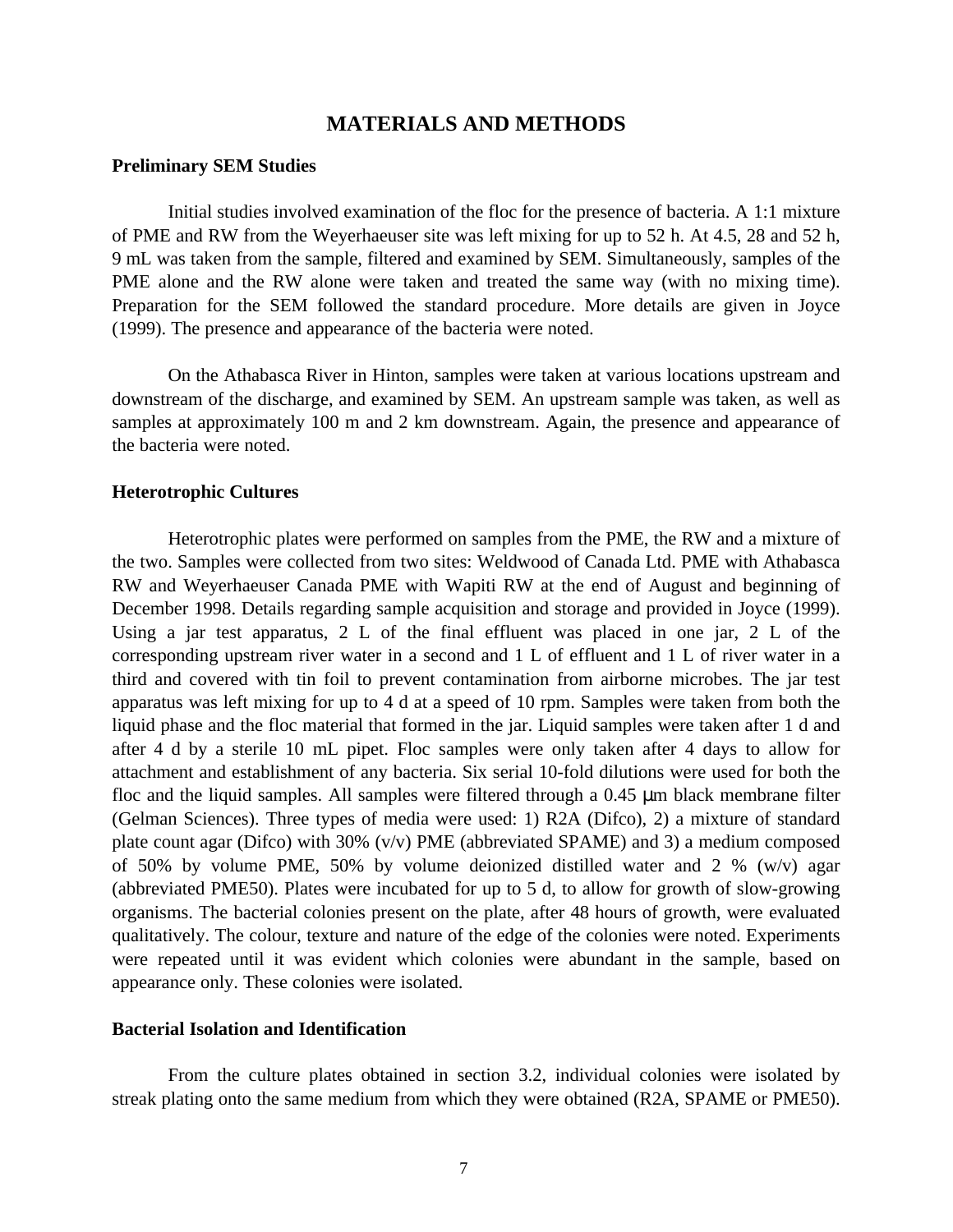Isolates were streaked onto solid medium a minimum of 5 times, to ensure purity. They were then grown in a similar liquid broth and kept frozen in a glycerol solution at -70°C until needed. To resume growth, bacteria were thawed and a small amount of freezing solution was transferred to a test tube containing the corresponding broth. The test tubes were incubated until growth was visible (turbid), from 1 to 3 d. From the test tubes bacteria were sub-cultured onto blood agar plates (BAP), MacConkey (MAC) plates and the original medium from which they were obtained. These were incubated overnight (or longer, if needed). The Gram stain and catalase and oxidase tests were performed as well as inoculation of a triple sugar iron (TSI) slant. Procedures for these tests are given in Joyce (1999). The results of all of these tests enabled classification of the bacteria into a Gram positive (GP), Gram-negative enteric (GN-ENT), Gram negative non-enteric (GN-NENT) or Gram negative fastidious (GN-FAS) category. These categories specify testing conditions necessary for use of the Biolog. They were also classified as good, poor  $\oplus$  or poor growers, based on their growth behaviour on BAP or R2A. Poor  $\oplus$  is a middle category, for isolates that exhibited growth behaviour between good and poor growers.

The MicroPlates were inoculated following the standard procedure outlined by Biolog Inc. They were incubated for the specified amount of time and the "fingerprint", the pattern of purple and clear wells, was recorded. A purple well indicated a positive reaction (+) and a clear well indicated a negative reaction (-). If the well was faintly purple or only specs of purple were visible then this was indicated as borderline  $($ ). This was entered into the computer program, which returned a top ten list of possible IDs, for the isolate.

#### **Re-Introduction of Isolates into Sterile Effluent**

Approximately 11 mL of each pure culture (prepared growth medium and bacterial growth), isolated and identified in section 3.3, was introduced into a mixture of 900 mL of sterile effluent and 900 mL of sterile RW, to determine if the bacteria could induce flocculation. Sterility of the PME and RW was obtained by successive autoclaving. A sterile, 2 L Erlenmeyer flask was used, with mixing provided by a stir bar. The mixing environment was kept as constant as possible. Three controls were used: 1) 900 mL of sterile effluent and 900 mL of sterile river water with no inoculum added, 2) 900 mL of untreated effluent (with its natural fauna) and 900 mL of river water and 3) 900 mL of sterile effluent and 900 mL of sterile river water, inoculated with 11 mL of untreated effluent. The turbidity and particle size distribution were used to measure the extent of flocculation (details given in Joyce, 1999). An initial reading (turbidity and particle size distribution) immediately following set-up was taken, as well as a final reading 4 d later.

As a validation procedure, samples from the mixtures were re-plated, to determine if only the one re-introduced species was present. The sterile control was tested for sterility. Samples were taken from only the liquid phase, diluted and plated onto the corresponding media (R2A or SPAME). If only one species was present on the plate(s), and its colonial morphology resembled that of the inoculant, it was assumed that the mixture was pure and that species was responsible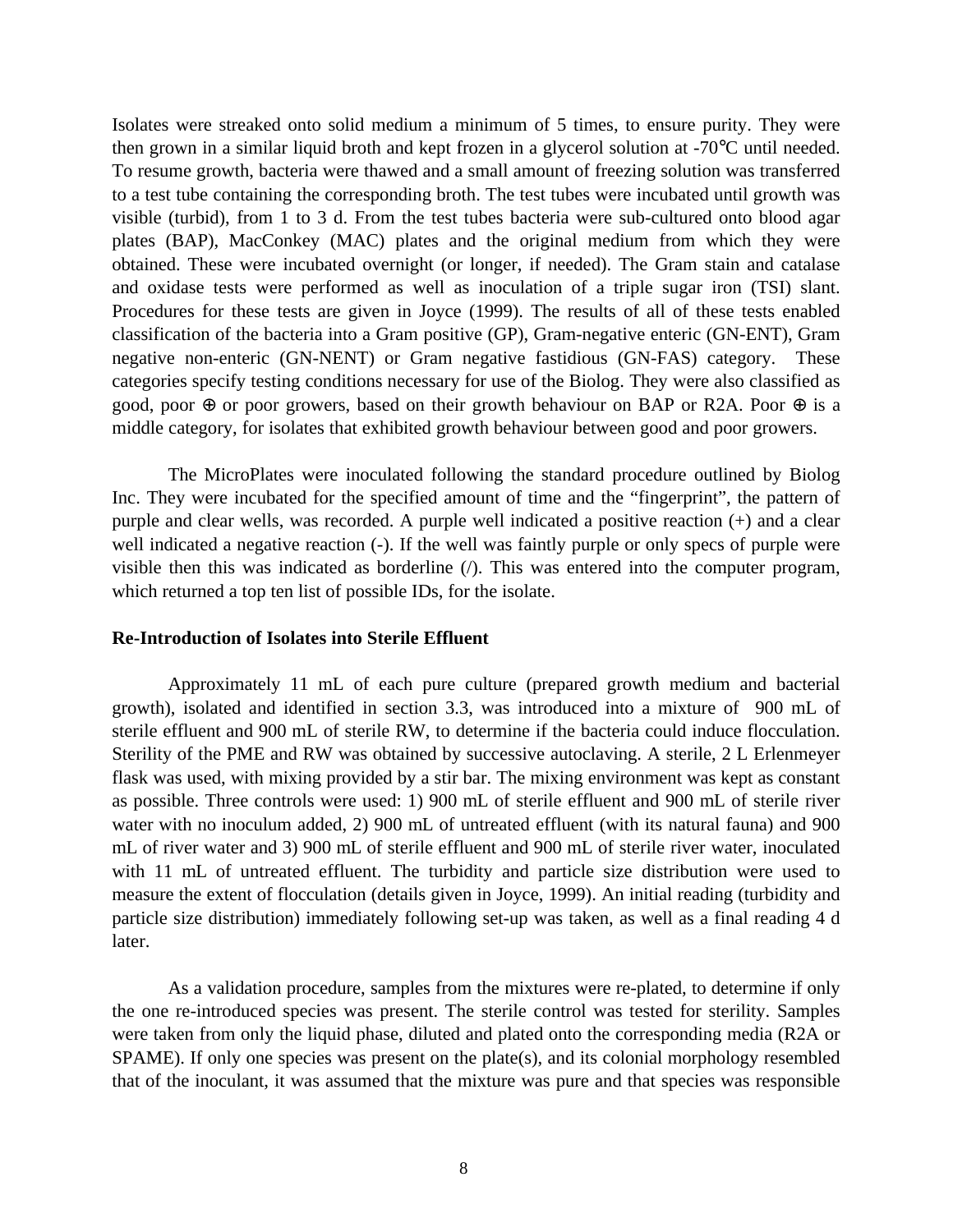for any flocculation. If two or more species were visible (i.e. an impure solution), the experiment was repeated.

#### **RESULTS AND DISCUSSION**

#### **Preliminary SEM Studies**

For the preliminary SEM studies involving the timed experiments and the PME and RW photographs, the samples were taken from the Weyerhaeuser site in June 1998. Unfortunately, no characteristics of the RW were obtained at this time. As it was spring when the sampling was done, the river likely had a high sediment load at this time. As for the PME, the TSS had a concentration of 11 mg/L and was discharged at a rate of 559 kg/d. The pH was 7.6 and the temperature was  $25^{\circ}$ C. The biochemical oxygen demand over 5 d (BOD<sub>5</sub>) was 16 mg/L (Final effluent monitoring results from Weyerhaeuser Canada, Ltd.).

The presence of bacteria in the 1:1 floc was unquestionable (see Figure 2). The SEM revealed numerous colonies in all samples taken at various time intervals. It was hoped to see an increase in EPS over the 52 h, however this was not evident. In all samples the bacteria did appear to be coated with a slime-like layer, determined by a deviation from their usual smooth shape. Any increase in the amount of EPS was undetectable from the SEM photographs alone.



Figure 2: SEM Photograph of Filtered Sample at 52 h

The majority of the bacteria appear to be cocci in shape, although a few spirilla were present. The size ranged from approximately 0.5 μm to 1 μm. Long fibers were also present.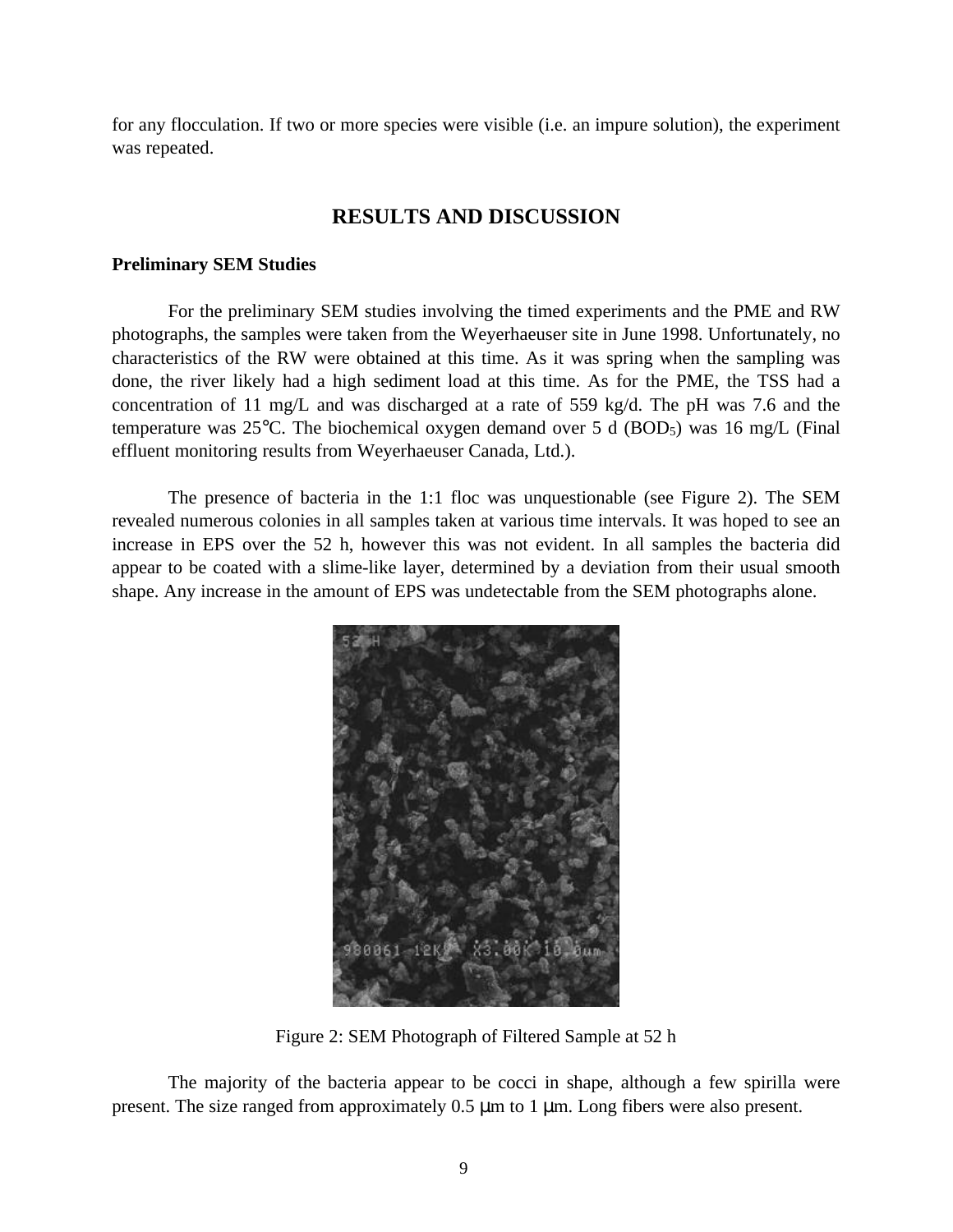The samples of the PME alone and RW also revealed the presence of bacteria (see Figures 3). Although SEM is not a quantitative technique, it was evident that much higher numbers of bacteria were present in the PME sample than the RW sample. The PME sample had large numbers of cocci present, usually  $< 1 \mu m$  in diameter. Some spiral-shaped bacteria were present as well as some long fibers.

Much time and effort was required to locate bacterial clusters from the upstream RW sample. The majority of the bacteria were cocci and slightly smaller than the bacteria in the PME sample. The river water bacteria appear more coated than the PME bacteria, indicating that EPS production could be a survival mechanism in an oligotrophic environment (i.e. the river).





Figure 3: SEM Photograph of A) PME Sample and B) RW Sample

The remaining two samples were taken at the Weldwood site in August 1998. Again, characteristics of the RW were not measured but data is available for the PME. On the day of sampling, the TSS was 20 mg/L, and discharged at a rate of 2708 kg/d. The pH was 8.0 and the temperature was 35°C (Final effluent monitoring results from Weldwood of Canada Ltd.). These are fairly typical values for the month of August.

The samples taken upstream of the pulp mill discharge at the Weldwood site (Athabasca River) were remarkably similar to the RW sample taken from the Wapiti River. The bacteria were present in clumps; another possible survival mechanism; and they appear coated again.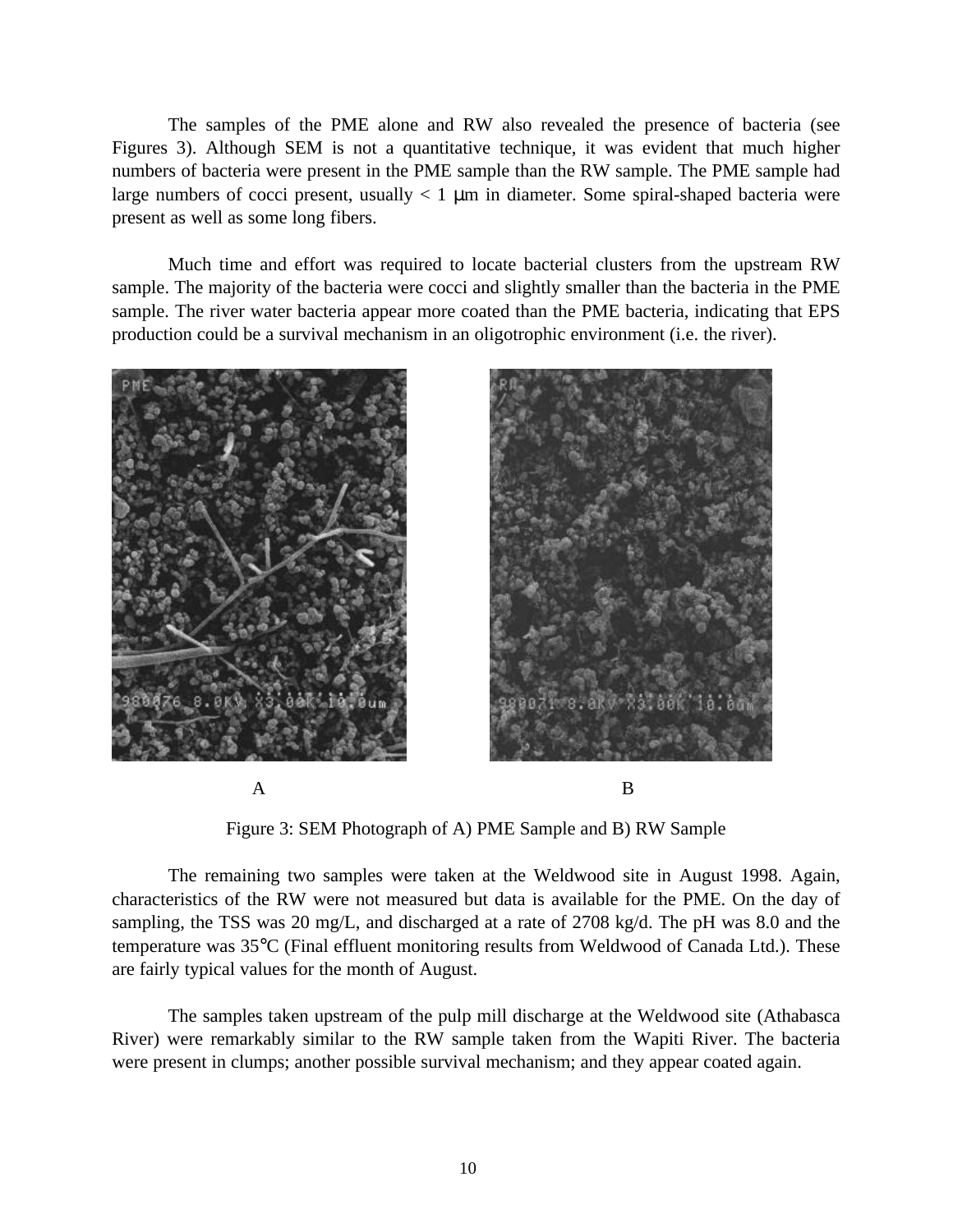A common structure was observed in many of the photographs: a centre sphere with starlike appendages. An example has been enlarged in Figure 4. In both cases, it appears the appendages are directed toward bacteria. The centre sphere may actually be a bacterium, however it is difficult to tell. It is possible that the appendages are of bacterial origin, contributing to flocculation.



Figure 4: Star-like structure present in SEM photographs Dimensions of photograph are 5 x 7 μm.

The samples taken at 100 m and  $\sim$ 2 km downstream (see Figure 5) were quite similar, and not too different from the upstream sample. Since the approximate river velocity at the time of sampling was approximately 1.5 m/s (measured in field), a distance of 2 km corresponds to a flow time of about 22 min. Since biological flocculation is a delicate process that occurs after about 1 to 2 d (Muschenheim et al., 1989), the similarity should not be a surprise. Also, the Athabasca River is a large, fast-flowing river, an environment that may not be conducive for bioflocculation.

#### **Heterotrophic Cultures**

Much growth appeared on the heterotrophic plates after 48 h. Since filtration and incubation did not occur within 24 hours of initially taking the PME and RW samples from their source, quantitative results are not accurate. Filtration and incubation did occur within 96 h, so it was assumed that the types of bacteria would not change dramatically.

In general, the RW plates had a bacterial community that was less abundant and had less variety than either the PME or 1:1 mixture plates. Each river had a characteristic fauna. On R2A medium, the Athabasca River (at Weldwood) had a group of mostly red colonies that were culturable, while the Wapiti River (at Weyerhaeuser) had few red and mostly white or clear colonies (Figure 6).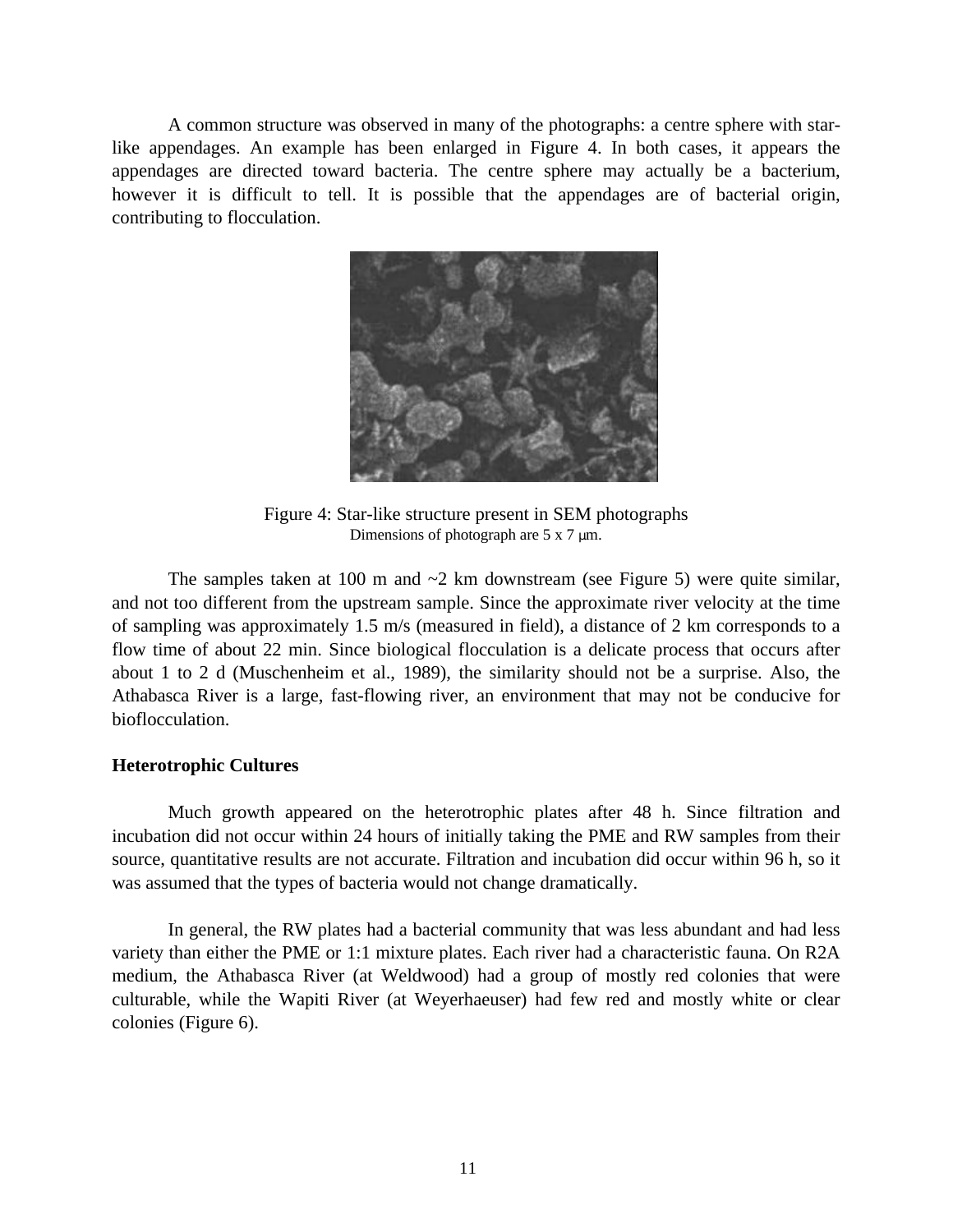

Figure 5: SEM Photograph of Bacteria ~2 km downstream



Figure 6: Liquid phase bacteria, plated on R2A; A) Athabasca River water and B) Wapiti River water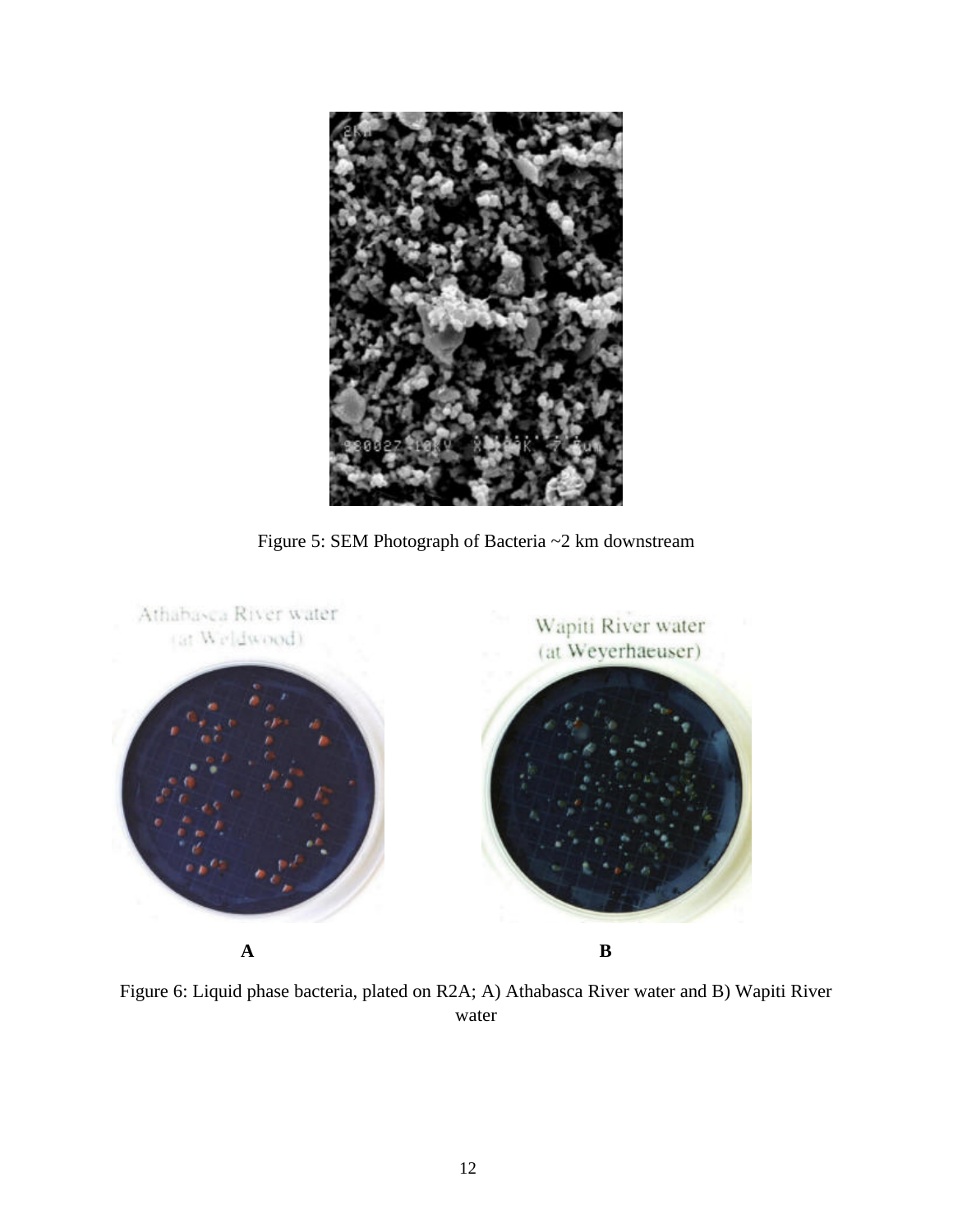Figure 7 illustrates the difference between the three media types and the colonies that formed. In each case it is the Weyerhaeuser effluent that is plated but onto different media.

The PME samples contained a much wider variety of bacteria. The Weldwood effluent, plated on R2A produced a fauna of mostly white bacteria, with a few coloured ones in the less diluted sample. More coloured colonies were present in the floc samples than the liquid samples. The Weyerhaeuser plates were quite similar, but generally seemed to have a wider variety of bacteria. In Figure 7 A, it appears as if there are square colonies present. These are actually a result of the membrane filter that is divided into small squares.



Figure 7: Comparison of Media when Weyerhaeuser Effluent is plated. A) R2A B) SPAME and C) PME50

The major difference with the SPAME plates was that the bacteria took a longer time to grow. After 48 hours, which was ample time for growth on R2A plates, virtually no colonies were present on the SPAME plates. After 3 days, a wide variety of colonies began to appear, but the fauna differed substantially from the R2A plates. An abundance of orange colonies were present that were not present on the R2A plates.

Slower growing still, were the colonies on the PME50 plates, which produced a much different fauna. After 5 d of growth, the bacterial colonies were tiny and appeared white (but this may be because they were so small, or a result of the medium). A reasonable explanation for the slow growth on these plates is that the nutrients are not ready to be consumed, as they are in the richer, commercial media. The bacteria must break down the molecules into smaller, usable compounds, before any growth occurs. Also, there may be fewer nutrients overall.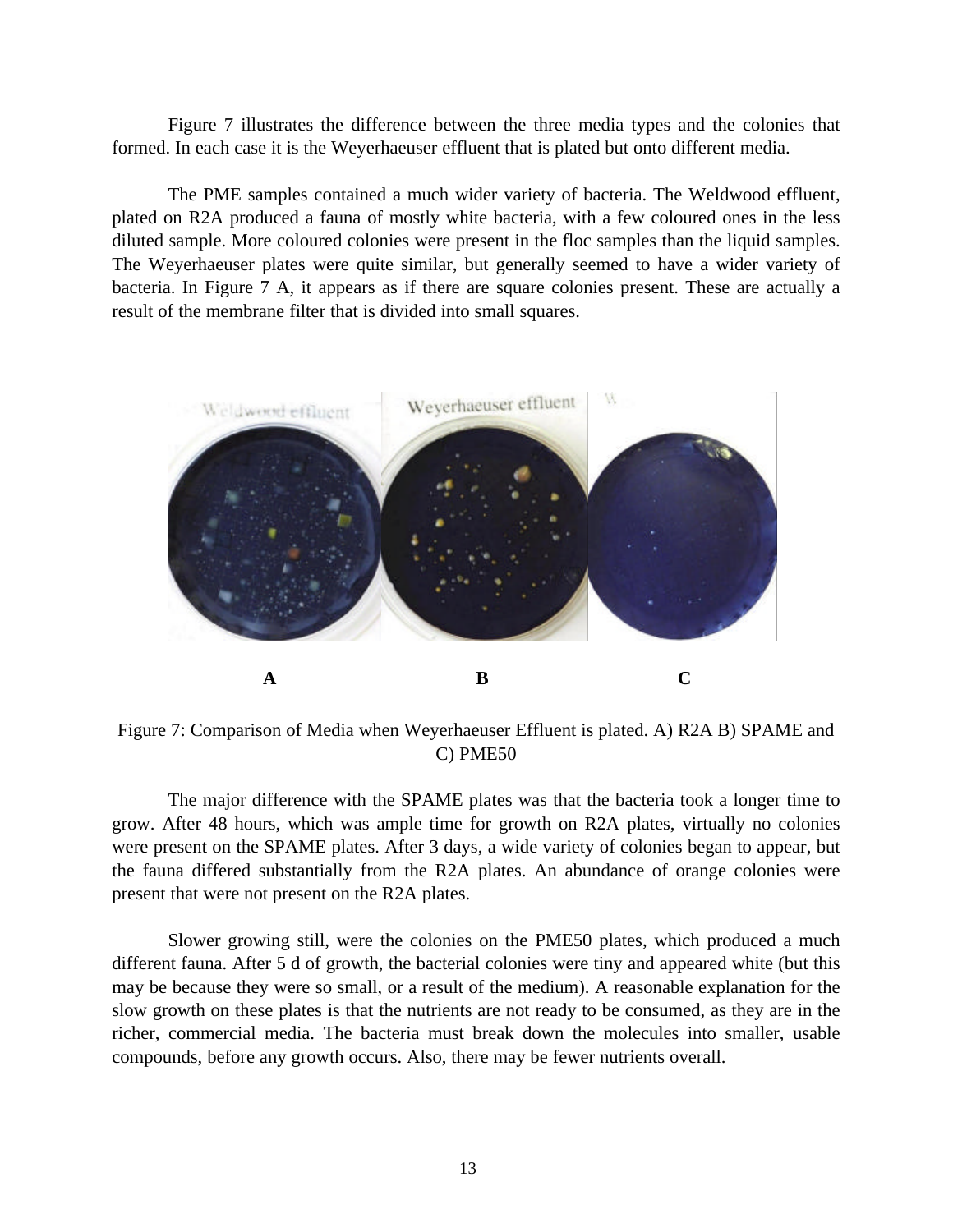The plates from the 1:1 mixture of PME and RW were more similar to the PME plates than the RW plates. The Weldwood sample had mostly small, white colonies, while the Weyerhaeuser sample had a mixture of white and red colonies. This is interesting since it was the RW at Weldwood that had the abundance of red colonies. A large variety of bacteria was present from the flocculated material, from both Weldwood and Weyerhaeuser effluents.

Again, the colonies on the SPAME plates were slower growing. After 5 d, many large, orange and yellow colonies were present that were not present on the R2A plates. These colonies resembled those on the Weyerhaeuser effluent SPAME plates. The growth on the plates from the 1:1 mixture of PME and RW resembled those from the effluent on the PME50 plates, with numerous tiny white colonies present after 5 d of growth.

#### **Bacterial Isolation and Identification**

Thirty-six colonies were isolated from the heterotrophic plates (22 on R2A and 18 on SPAME) and re-plated onto the same solid medium. Isolation of bacteria from the PME50 plates was attempted but they died after the second transfer, thus none of the isolates were from the PME50 plates. A list of the isolates and their sources can be found in Appendix A, Table A 1. The cultures had to be frozen at this point, in a glycerol solution, due to time constraints. Not all species survived the freezing; there were 27 that survived. Gram staining, the oxidase test, the catalase test, a TSI test and growth on MAC plates were used to characterize these cultures. The results are summarized in Table A 2 in Appendix A. Observation under a light microscope following the Gram stain indicated that most of the bacteria were bacilli in shape, a few being Cor L- shaped. All were Gram negative, which is characteristic of bacteria in PME (Fulthorpe et al., 1993). The Gram stain was not performed on bacteria that grew well on MAC plates, a medium that is selective for Gram negative, lactose-fermenting bacteria, since it could be assumed that they were Gram negative.

From the data in Table A 2 (Appendix A), all bacteria isolates were classified as GN-NENT, except for two: SF and HC, due to their acid/acid reactions with the TSI slant. These were classified as GN-ENT and were treated separately.

The Biolog GN2-Microplates<sup> $TM$ </sup> performed fairly well at giving a positive ID, with affirmative identification for 13 of the 27 isolates. The results are shown in Table 1. Detailed information on the identifications was presented in Joyce (1999).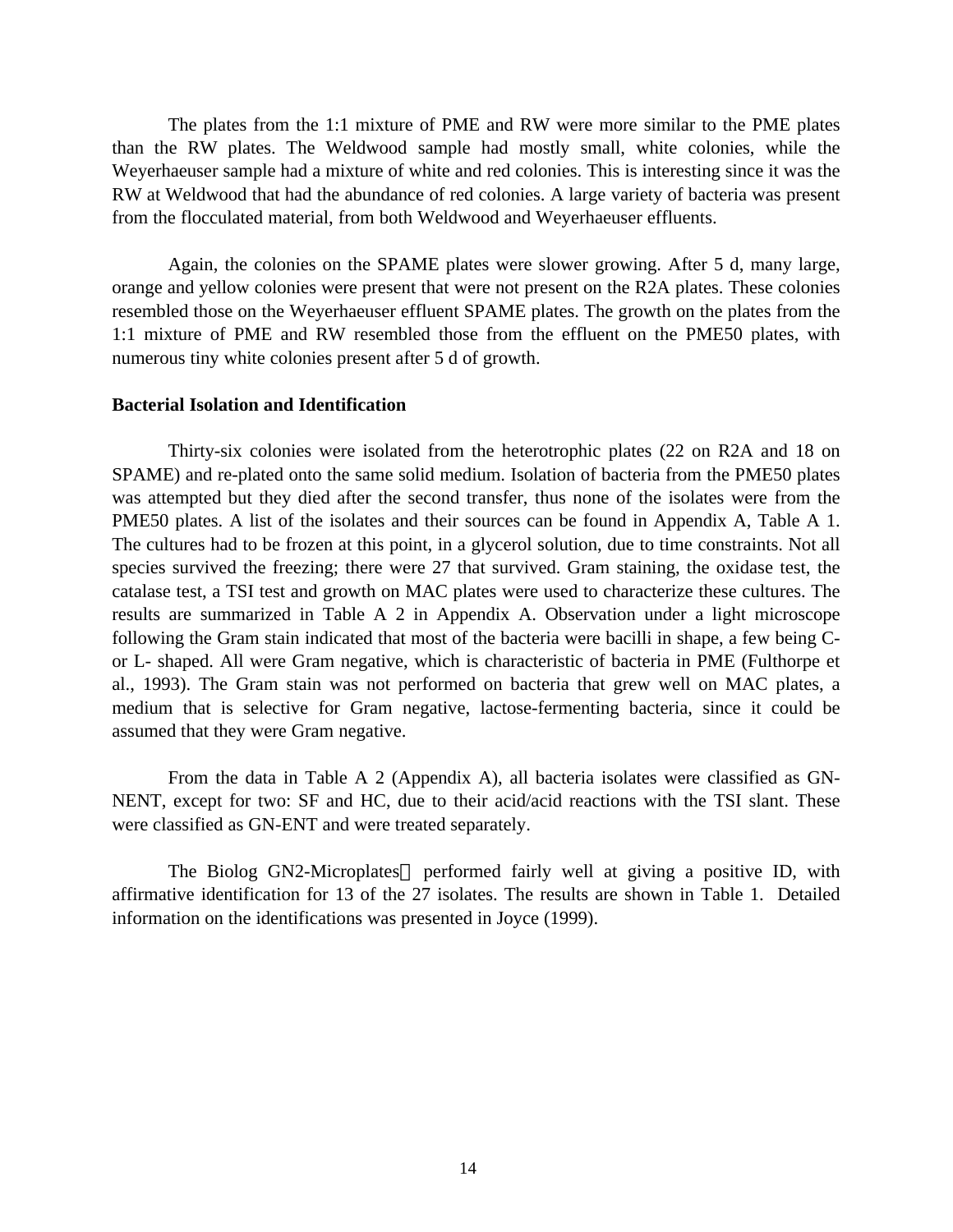| ID             | <b>Biolog ID</b>                      | ID        | <b>Biolog ID</b>                      |
|----------------|---------------------------------------|-----------|---------------------------------------|
| A              | no ID, ressembles D in appearance and | HК        | Aquaspirillum metamorphum             |
|                | biochemical tests                     |           |                                       |
| B              | Roseomonas genomospecies 6            | $HL^*$    | no ID, possibly Lampropedia hylina    |
| $\mathsf{C}$   | no ID, ressembles D in appearance and | <b>SA</b> | Brevundimonas vesicularis             |
|                | biochemical tests                     |           |                                       |
| D              | Agrobacterium like-cystic fibrosis    | SB        | Flavobacterium marinotypicum          |
| $I^*$          | Pasteurella pneumotropica             | SC        | Comamonas testosteroni                |
| $HB^*$         | Achromobacter cholinophagum           | $SD**$    |                                       |
| HC             | no ID, likely Enterobacter spp.       | SЕ        | no ID, likely <i>Pseudomonas</i> spp. |
| HD             | Acidovorax delafieldii                | SF        | no ID, possibly <i>Aeromonas</i> spp. |
| <b>HE</b>      | Acidovorax delafieldii                | SG        | Bordetella bronchiseptica             |
| HF             | Aquaspirillum metamorphum             | SH        | no ID, likely <i>Pseudomonas</i> spp. |
| $HG*$          | noID                                  | $SI^*$    | no ID, possibly Pasteurella trehalosi |
| HH             | no ID, but likely belonging to        | SJ        | no ID, likely Pseudomonas aurantiaca, |
|                | Pseudomonas spp.                      |           | resembles SN                          |
| $\mathbf{H}^*$ | no ID, possibly Aquaspirillum         | SN        | no ID, likely Pseudomonas aurantiaca, |
|                | putridiconchylium                     |           | resembles SJ                          |
| $HI*$          | Pseudomonas echinoides                |           |                                       |

Table 1: Summary of Biolog Identification

All isolates beginning with s (i.e. SA, SB…) were isolated from the SPAME media

\* These isolates required the addition of thioglycollate.

\*\*Even with the addition of thioglycollate, this isolate gave a false positive result

Both HF and HK were identified as *Aquaspirillum metamorphum*. *A. metamorphum* has been characterized as slow-growing, oxidase positive and it will grow on TSI but not on MAC plates. These characteristics do not seem to fit with those reported for HF and HK. HF was slowgrowing, but growth did appear on the MAC plate after 48 h. HK did not grow on the MAC plates, but was oxidase negative (Table A 2). However, upon re-testing, this reaction was positive but very slow. In Bergey's Manual (Holt et al., 1994), where the above characteristics were taken from, a reaction is considered positive if 90% or more of the strains react positively. Likewise, a negative reaction refers to 90% or more of the strains reacting negatively. Thus the identification cannot be rejected on this fact alone. *A. metamorphum* has been isolated from a large variety of fresh water sources, especially stagnant areas with a high organic content (Holt, et al., 1994). So it would not be unreasonable to find *A. metamorphum* in pulp mill effluent, or river water. (Both were isolated from a 1:1 mixture, HF from the liquid portion and HK from the floc portion.)

Another *Aquaspirillum* species may have been present in the PME at Weyerhaeuser. HI had no ID, but *A. putridiconchylium* was at the top of the list with a SIM of 0.35. (A SIM of 0.5 is required for positive identification.) *A. putridiconchylium* is characterized as weakly catalase positive or negative, oxidase positive, no growth on MAC plates and growth on TSI slants. All is consistent with HI, except no growth was observed on the TSI slant (Table A 2).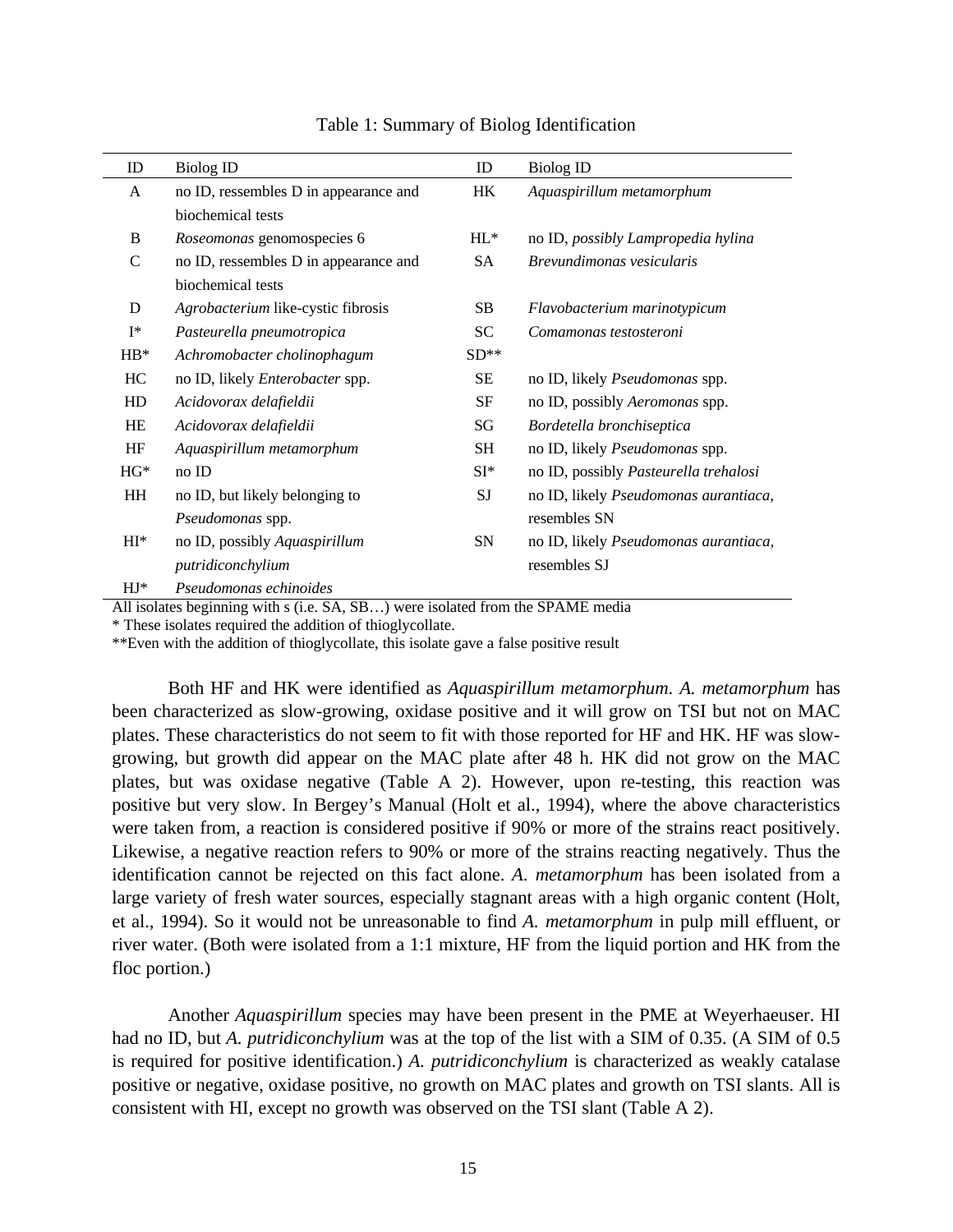Two species HD and HE were identified as *Acidovorax delafieldii*. A previous study (Fulthorpe et al., 1993) had isolated *Acidovorax* spp. from PME. The *Acidovorax* genus was created in 1990, and described as straight or slightly curved rods, 0.2 to 0.7 μm by 1.0 to 5.0 μm, occurring singly or in short chains. Three species were mentioned in Bergey's Manual (Holt et al., 1994), including *A. delafieldii*. All species are oxidase positive, consistent with HD and HE. However HD and HE were not exactly identical. Both were oxidase positive, catalase positive and did not grow on MAC plates. But HE did not grow on the blood agar plates (BAP) or the TSI, and HD did. So it is unlikely that both isolates are *A. delafieldii*.

Numerous *Pseudomonas* spp. were identified in this study, as in the previous study by Fulthorpe et al. (1993). However, the exact species was rarely able to be determined. HH, SE, SH, SJ and SN likely belong to the genus *Pseudomonas* and HJ was identified as *P. echinoides*. *Pseudomonas* spp. prefer environments where the pH is close to neutral, there is much organic matter, a mesophilic temperature and lots of dissolved oxygen (Holt, et al., 1994), an environment similar to a treatment lagoon. However *P. echinoides* in particular, has been isolated as a laboratory contaminant, so it is impossible to say whether it was actually present in the PME, or is the result of contamination of the sample. SJ and SN could not be identified by the Biolog method, but *P. aurantiaca* was top of the list, with SIMs of 0.33 and 0.41 respectively. However *P. aurantiaca* is oxidase positive and both SN and SJ were oxidase negative (Table A 2).

All *Pseudomonas* spp. are catalase positive and all of the isolates identified as *Pseudomonas* spp. were, except for HJ. Upon re-testing, HJ was found to be very weakly positive. The oxidase reactions are variable. HH had a positive ID, as *Pseudomonas* Group 2 (*Burkholderia*-like). According to Ochi (1995), the *Burkholderia* genus is very similar to the *Pseudomonas* genus, differing in their ribosomal proteins. SE had no ID, but listed only *Pseudomonas* spp. as possible IDs, and SH listed the top three possibilities as *Pseudomonas* spp.

Of all the isolates, only two were classified as enteric: HC and SF, due to their acid/acid reaction with the TSI slant. These were treated under different conditions  $(35^{\circ}C, 4 \text{ to } 6 \text{ h})$ incubation) as specified by Biolog. *Escherichia coli* was used as a control since it was available and would give an indication of the success of the system. All three species resulted in an uncertain identification. A SIM of 0.75 is required for enterics, thus the fingerprint must be more precise. For the control, *E. coli*, the correct ID was on top of the list with a SIM of 0.67. The second species on the list was *E. coli* as well, but of a different strain. Therefore this shows that it is not unreasonable to suggest that the species on top of the list may be the correct ID.

The top four species on the list for HC were of the *Enterobacter* genus; the first with a SIM of 0.69. Thus it can be assumed that HC belongs to the *Enterobacter* genus, possibly being *E. asburiae*. *Enterobacter* spp. are straight rods that ferment glucose with the production of acid and a gas. The TSI reaction of HC indicated production of acid (by the yellow colour) but the gas was uncertain. Production of a gas is usually indicated by a gas bubble forming at the bottom of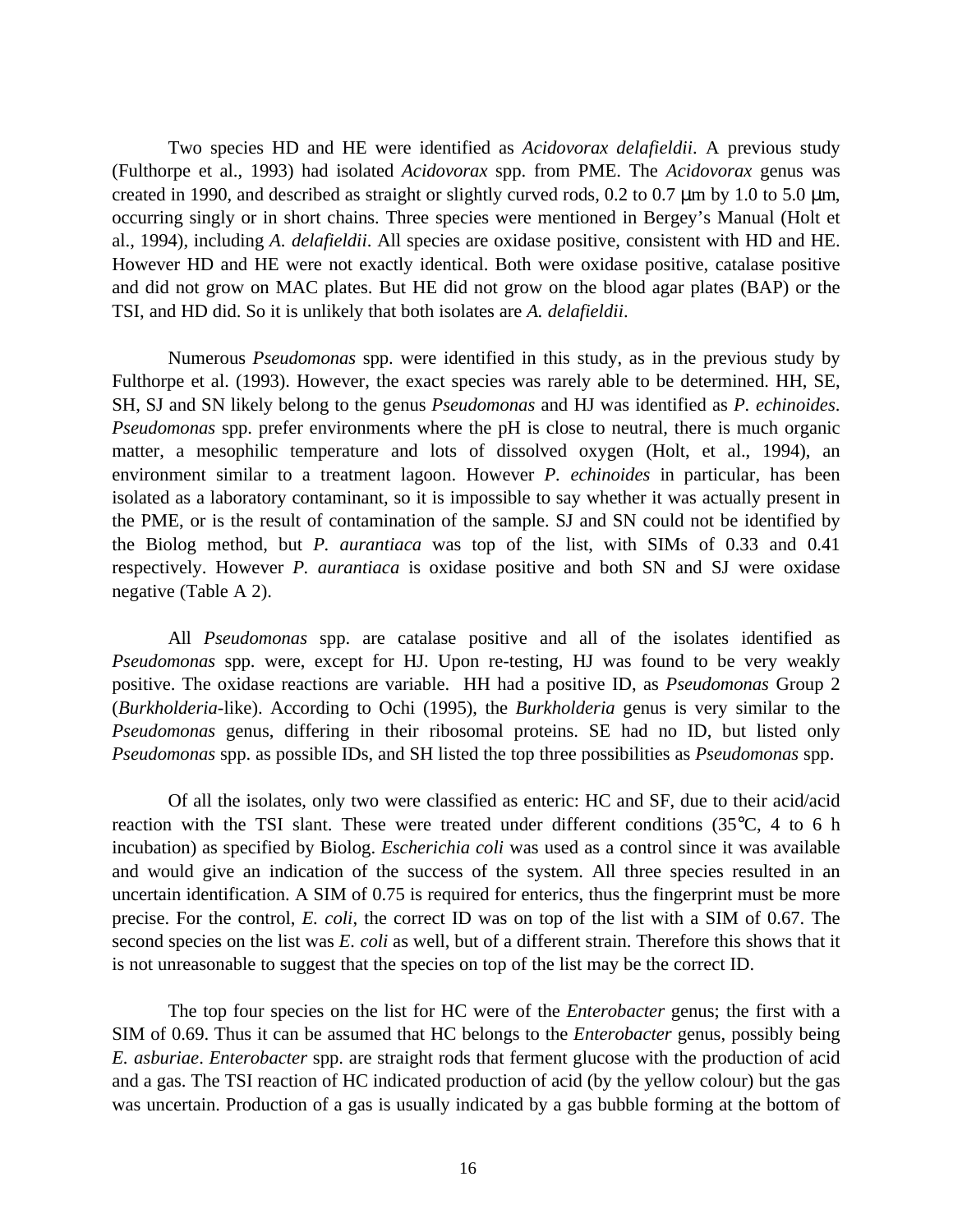the test tube that pushes the agar slant upwards. However, if there is a crack in the agar, the gas can escape. This was the case for HC, explaining the "questionable gas production" (?gas) noted in Table A 2. *Enterobacter* spp. are widely distributed in nature, so after analysis it seems logical that HC is an *Enterobacter* spp. with no evidence indicating otherwise. They are also found in freshwater, sewage, soil, plants and feces.

SF also had no positive ID. However all of the top ten species listed were non-enteric. There were insufficient additional GN2-MicroPlates to re-test SF under non-enteric conditions, so the ID remains inconclusive. At the top of the list was an *Aeromonas* spp. with a SIM of 0.39. If SF is actually a non-enteric bacteria, some of the reactions may have an initial lag phase and require the full 16 to 24 hours of incubation. SF fits the description of the *Aeromonas* spp. (oxidase and catalase positive) and *Aeromonas* spp. are found on fresh water, sewage and sludge. Also of interest is that SF was recorded as a late lactose fermentor, indicated by the delayed acid/acid reaction of the TSI slant. *Aeromonas* spp. are usually lactose negative, but a few strains may develop lactose fermenting abilities.

Isolate SC was identified as *Comamonas testosteroni*, with a SIM of 0.71. Second on the list was another *Comamonas* spp., *C. acidovorans*. The *Comamonas* genus was created in 1987 and included the re-classification of *Pseudomonas testosteroni* as *C. testosteroni* (Tamaoka et al., 1987). The *Comamonas* genus consists of straight or slightly curved rods, occurring singly or in pairs. It is oxidase and catalase positive, agreeing with observations of SC. No environment was given in Bergey's Manual (Holt et al., 1994) but since it is similar to *Pseudomonas* spp., it may have a similar environment. Since no observations seem to contradict the conclusion, it is likely that SC is *C. testosteroni*.

SA was identified as *Brevundimonas vesicularis*. This genus was created in 1994 (Segers et al., 1994), from a *Pseudomonas* spp: *P. vesicularis*. The reclassification was based on DNArRNA hybridization studies. Since these species were thought to be in the *Pseudomonas* genus for so long, basic characteristics are likely similar: straight or slightly curved rods, catalase positive and prefer neutral environments with a high organic content. SA is catalase positive, with a bacilli shape, so the observations do not contradict with the description. Therefore, SA may be *B. vesicularis*.

HB was positively identified as *Achromobacter cholinophagum*. In Bacterial Systematics (Logan, 1994), *Achromobacter* is mentioned as one of seven possible names for the *Acinetobacter* genus. According to this source, many independent isolations of the genus have led to the wide variety of names. *Acinetobacter* refers to the oxidase negative strains and *Achromobacter* refers to the oxidase positive strains (Logan, 1994). HB is oxidase positive, so at least this is consistent with the literature. *Acinetobacter* spp. has already been isolated from pulp mill effluent (Fulthorpe et al., 1993) so it is not surprising at this result. Members of the *Acinetobacter* genus are oxidase negative and catalase positive, and HB is oxidase positive and catalase negative. Both of *Acinetobacter* and *Achromobacter* spp. are glucose non-fermenting, gram negative bacteria.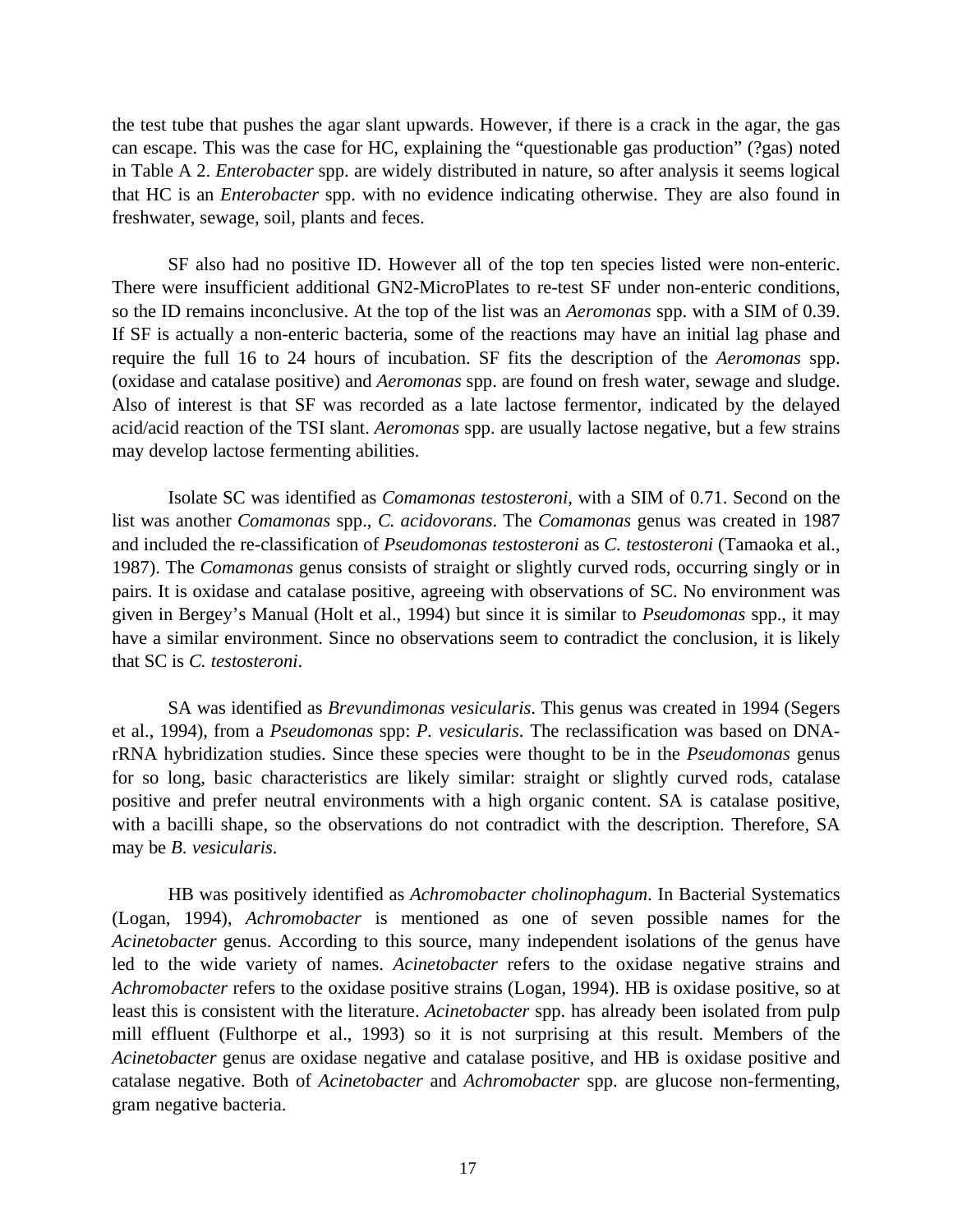SB was identified as *Flavobacterium marinotypicum*. *Flavobacterium* spp. are rods with parallel sides and rounded ends, oxidase positive, catalase positive and are usually orange-yellow pigmented. They are widely distributed in soil and water (Holt et al., 1994). SB was yellow in colour (on SPAME) but oxidase negative. The second possibility was listed as *Achromobacter cholinophagum*. The *Achromobacter* genus is considered to include the oxidase positive strains of the *Acinetobacter* genus. This is still not consistent with SB. The oxidase reaction was retested and may be considered weakly positive, so this particular strain may be anomalous. If this is the case, SB could be *F. marinotypicum*.

Recently six new species were proposed in the genus *Microbacterium* (Takeuchi and Hatano, 1998). Based on DNA-DNA hybridization, *F. marinotypicum* was transferred to this genus as *M. maritypicum*. comb. nov. The Biolog Gram negative database was last revised in December 1998, so it may not contain this change. According to Takeuchi and Hatano (1998), *M. maritypicum* are yellow-pigmented, Gram positive rods. *Flavobacterium* are Gram negative, but Takeuchi and Hatano (1998) performed an analysis of the cell wall components and based on this, must have reclassified it as Gram positive. SB consists of yellow-pigmented rods, so this correlates well.

The remaining isolates and their Biolog IDs were cross-referenced with appropriate sources (Holt, et al., 1994; Logan, 1994; Rihs et al., 1993; Tang et al., 1998). For the remaining isolates, the two didn't seem to match. In some cases, the characteristics of the isolate didn't match those of the species identified. In other cases, the two sets of characteristics seemed to match, but the preferred environment was very different from PME or RW. Thus, the remaining isolates remain unidentified.

From the analysis, it was concluded that some species were likely present in the effluent and/or river water. They were *Aquaspirillum* spp., *Acidovorax* sp., *Pseudomonas* spp., *Enterobacter* spp., *Comamonas* spp., *Brevundimonas* spp., *Flavobacterium* spp. and *Achromobacter* spp.

#### **Re-Introduction of Isolates into Sterile Effluent**

The particle size distributions revealed that autoclaving the effluent greatly increases the number of tiny particles. Since this seemed to be the only efficient method of obtaining sterility, the experiment had to be continued despite this difference. The sterile control would be valuable in determining if flocculation did occur, since flocculation should decrease this number of tiny particles, despite the increase in individual bacteria and possibly increase the number of larger particles. The control inoculated with a sample of pulp mill effluent should give a realistic idea of the total extent of flocculation that is achievable under these conditions. The purpose of the untreated control was to indicate how the test conditions differed from the actual conditions. The untreated control does not realistically simulate the river environment, however its physical and chemical composition would be more representative of the actual solutions.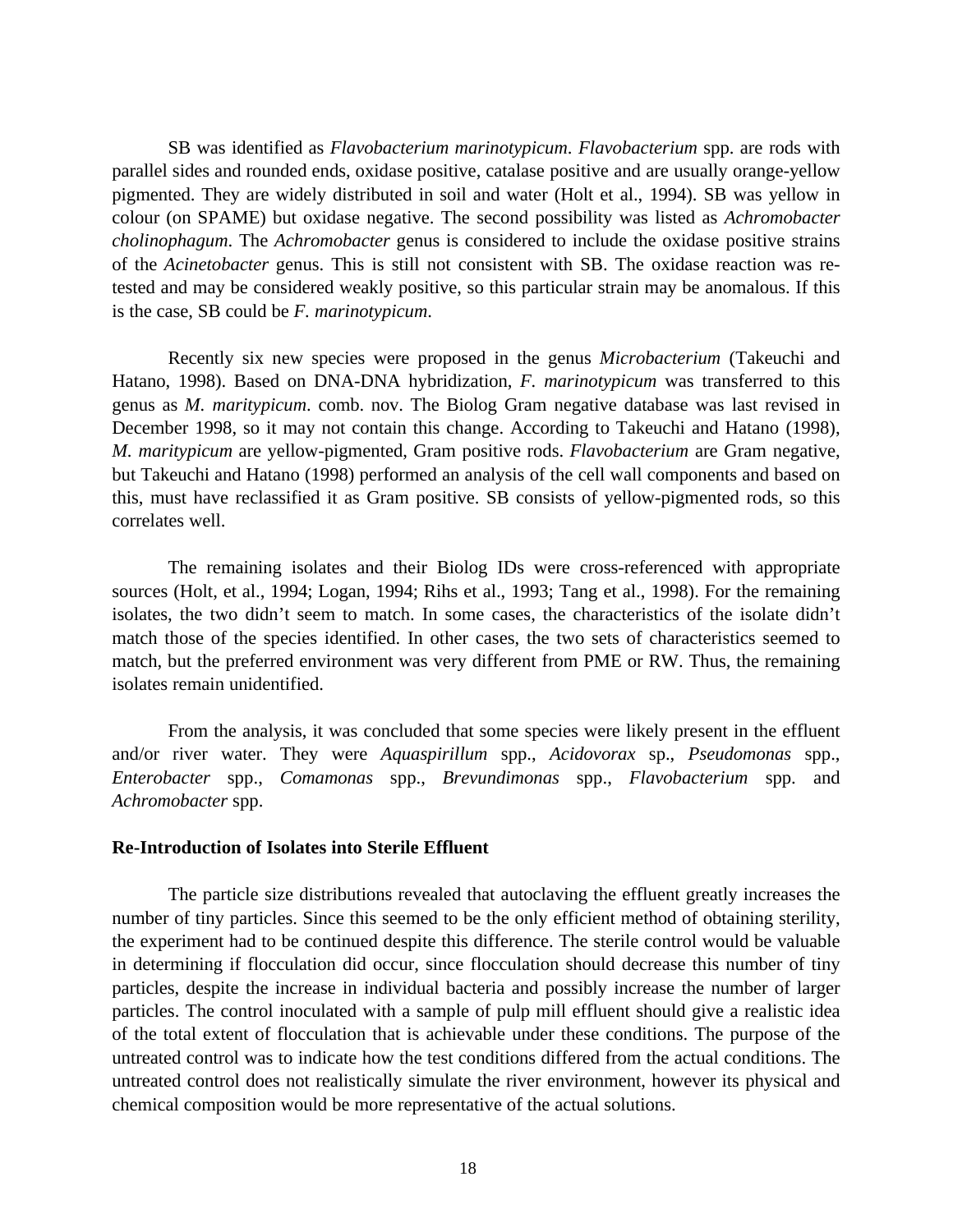The sterile control exhibited very little flocculation. There was a slight decrease in the particles sized 2 to 4  $\mu$ m (indicated by  $C/C_0 < 1$  in Figure 8). This can be attributed to any physical/chemical flocculation that might have occurred. However, it must be remembered that this is not indicative of the actual extent of physical/chemical flocculation since autoclaving the samples likely altered the physical/chemical properties of the effluent and river water. There was also a slight decrease in turbidity (see Table 2), likely due to physical/chemical flocculation as well. The larger size particles were not used for comparison, as their size would be more affected by the mixing speed, which was difficult to keep constant.



Figure 8: Comparison of the Three Controls

 $C_0$  is the initial concentration of particles size 2 to 4  $\mu$ m and C is the concentration after 4 d

The accumulation of sediment on the bottom of the flask was chosen to be ignored. It should not change the concentration of particles sized 2 to 4 μm in solution, which were used as a measure of flocculation in this experiment. The accumulation of sediment, by itself, cannot be a measure of flocculation, as some of it may have been a result of type 1 settling. A more thorough approach would be to look at a mass balance equation of the suspended and settled solids, to determine their fate.

Six PME controls were tested, three with May effluent and three with July effluent. As a first remark, after 4 d, the PME control did not produce a dramatic difference in either the turbidity or particle size distribution. After 6 d, the change was visible. A possible explanation for the delay is that the inoculated bacteria in the effluent may not have been as healthy or as abundant as those introduced by test tubes, resulting in a longer lag phase. In addition, there would have been non-flocculating bacteria present, that could have clouded the solution by increasing the number of smaller particles. Despite this observation, the 4-d analysis results will be used in statistical analysis for comparison purposes and are shown in Figure 8.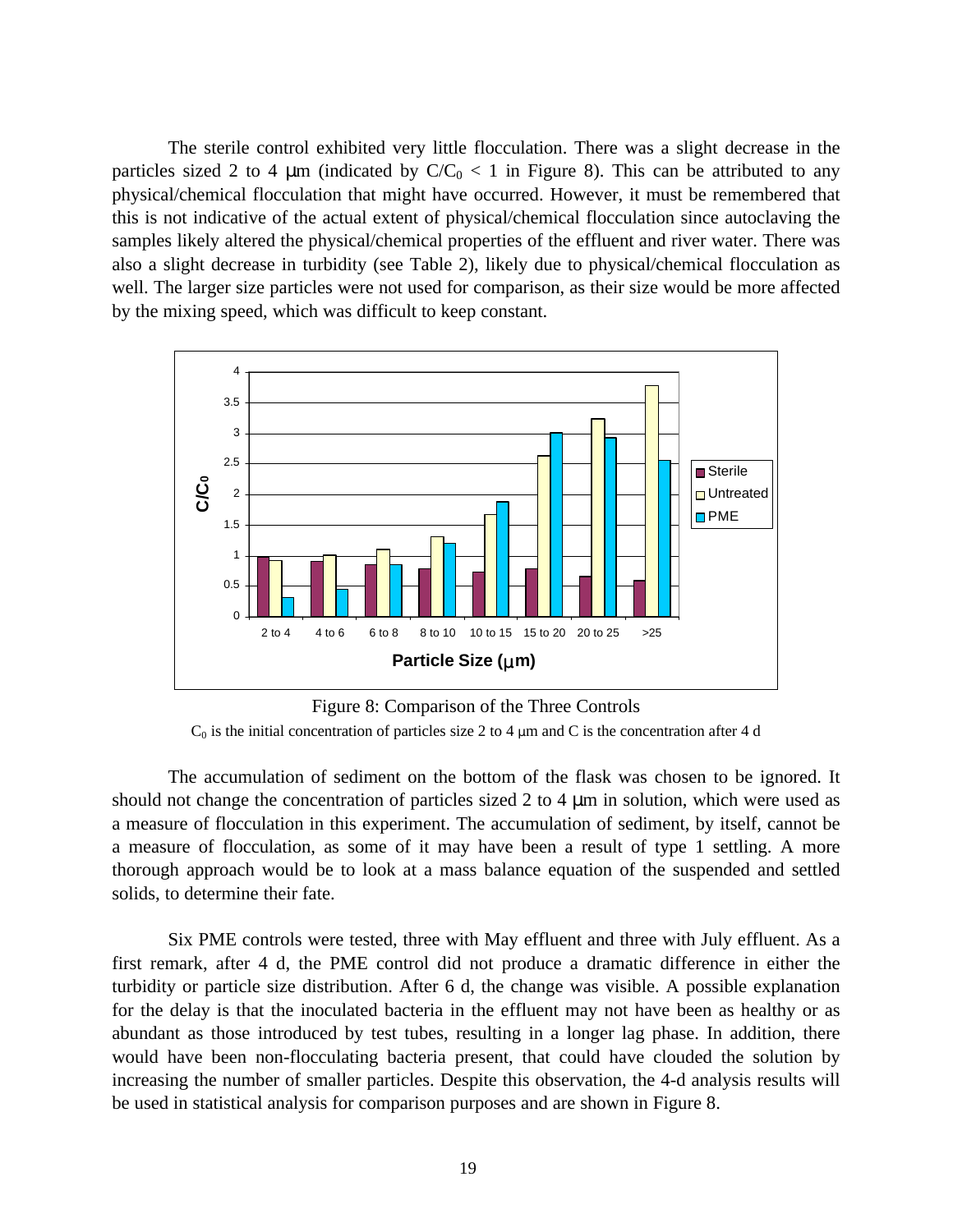The untreated control, a 1:1 mixture of non-sterile PME and RW, was considerably different. The initial turbidity reading and particle size distribution were much lower than either of the other two controls; obviously an effect from not being autoclaved. The overall change is not as dramatic as one might expect; a difference in turbidity is barely detectable. This may be because the effluent remained in the cold room for some time before testing and some flocculation might have already occurred.

For the individual isolate runs, a combination of samples was used, from both May and July. A preliminary run for each isolate was completed with the May samples. The results were compared to the sterile control. Based on the turbidity readings, only three isolates produced a clear effluent: HC, SC and SF. The change in the turbidity for all isolates is shown in

Table **2**, with the above-mentioned isolates in bold. Since the initial turbidity varied slightly, a normalized value,  $T/T_0$ , is given for comparison purposes. (The actual turbidity readings are in Appendix B, Table B 1.) Using a decrease in the number of smallest measurable particles present (2 to 4 μm in diameter) as another indicator of flocculation, four more species demonstrated flocculation abilities as well: HH, HJ, SG and HL. Since the initial number of particles varied with each run, these were normalized as well  $(C/C_0$ , where C is the number of particles size 2 to 4  $\mu$ m in 1 mL). Figure 9 compares all isolates and controls based on their C/C<sub>0</sub> value for particles 2 to 4 μm in diameter. From this comparison, the flocculating species are easily determined.

| <b>Species</b> | $T/T_0$ | <b>Species</b> | $T/T_0$ | <b>Species</b> | $T/T_0$ | <b>Species</b> | $T/T_0$ |
|----------------|---------|----------------|---------|----------------|---------|----------------|---------|
| A              | 1.48    | HD             | 0.78    | <b>HK</b>      | 1.13    | <b>SF</b>      | $-0.02$ |
| B              | 0.88    | HE             | 0.78    | HL             | 1.22    | SG             | 0.77    |
| C              | 1.11    | HF             | 0.89    | <b>SA</b>      | 1.20    | <b>SH</b>      | 0.81    |
| D              | 1.54    | HG             | 0.80    | <b>SB</b>      | 0.41    | <b>SI</b>      | 0.86    |
|                | 0.60    | HH             | 0.21    | <b>SC</b>      | $-0.03$ | <b>SJ</b>      | 1.14    |
| HB             | 0.21    | H <sub>I</sub> | 0.72    | <b>SD</b>      | 0.88    | <b>SN</b>      | 0.99    |
| HC             | 0.05    | HJ             | 0.26    | <b>SE</b>      | 0.65    |                |         |
| <b>Sterile</b> | 0.93    | <b>PME</b>     | 0.69    | Untreated      | 0.99    |                |         |
| (ave)          |         | (ave)          |         | (ave)          |         |                |         |

Table 2: Change in Turbidities for all Species and Controls

From this analysis, species were grouped into one of three categories: 1) enhanced flocculation abilities noted, 2) mild flocculation abilities noted and 3) no flocculation abilities noted. The third category included all the species that actually increased the number of small particles. These were HD, C, D, HK and SD. Seven species were classified as capable of enhanced flocculation: HH, HC, SF, SC, HJ, SG and HL. The remaining species showed a slight decrease in the concentration of small particles, but it was not vastly different from the sterile control.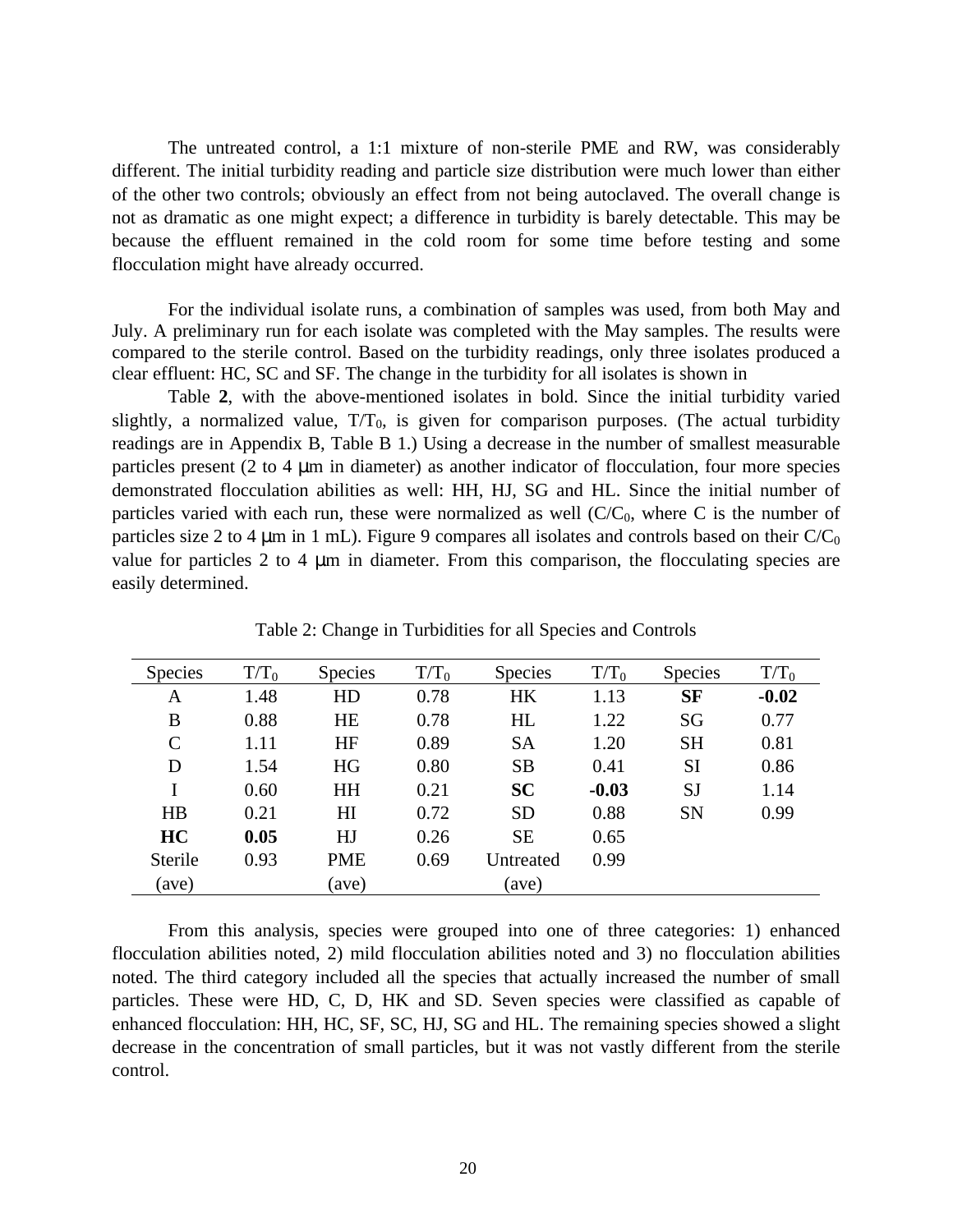

Figure 9: Comparison of all Isolates and Controls based on  $C/C_0$  (2 to 4  $\mu$ m)  $C_0$  is the initial concentration of particles sized 2 to 4  $\mu$ m in diameter and C is the concentration after 4 d.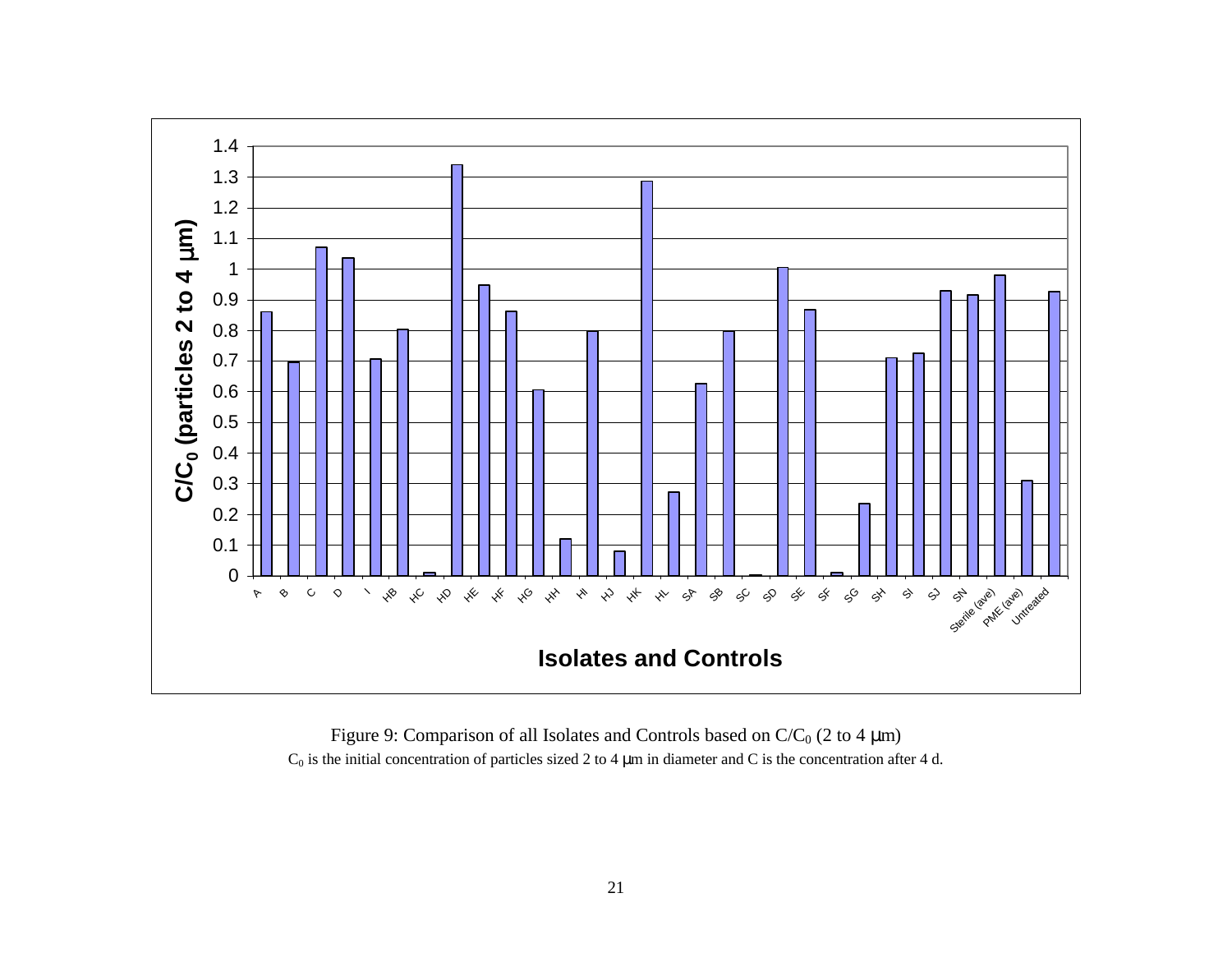For statistical purposes, the experiment for the isolates demonstrating enhanced flocculation abilities were repeated three more times, with effluent and RW samples taken in different months, May and July. These results varied greatly. The initial runs had been performed with an effluent grab sample taken at the end of May 1999. This sample was all used, so a new sample had to be ordered. The new RW was much clearer and contained less sediment (a visual observation only, as no standard tests were performed for comparison). The initial readings for both turbidity and particle size distributions were much lower. However, the results were normalized for comparison purposes, and all values were averaged together. A two-mean t-test was used to determine if the results differed significantly from the mean. A summary of the statistics can be found in Appendix B, Tables B 2, B 3 and B 4.

Examining the C/C<sub>0</sub> parameter (2 to 4  $\mu$ m), no isolates produced a significant response. This is because there was much variation among the runs and the standard deviation was very high. For all isolates classified as possessing enhanced flocculation abilities (with the exception of HL), the lowest  $C/C_0$  value was obtained with the May effluent. Perhaps it was the high sediment load, present in the river water in May that aided in flocculation. The increased amount of sediment may have been larger in size and settled out independent of any reactions (i.e. type 1 settling). Or the increased sediment could have provided more substratum available for bacteria attachment, promoting bacterial growth, development and potentially the excretion of polymers and flocculation (i.e. type 2 settling). It appears that the flocculation abilities of the bacteria are largely dependent on their environment. It has already been demonstrated that the production of EPS by the bacteria is dependent on their environment (Flemming, 1993; White, 1995) and EPS has been shown to aid in flocculation (Frieman and Dugan, 1968). Thus it seems logical that flocculation abilities depend on the environment of the bacteria. The nature of the pulp mill effluent will change with the type of wood being processed, the process being used and the treatment of the effluent. The nature of the river water is more dependent on the seasons, with a high sediment load during the spring run-off and much lower during the rest of the year. Also, storage of the sample in the cold room will likely change physical/chemical properties, explaining the differences noted for one particular sample.

Considering the  $T/T_0$  parameter, only HH produced a significant response. However only two runs were used for this since the other two runs were impure. (They could not be repeated due to time constraints.) It is likely that if additional runs were performed, the results would vary, as they did for the other isolates, producing a higher standard deviation and render the HH results insignificant.

A similar explanation as that used for the  $C/C_0$  values can be used to explain these. The flocculation abilities of the bacteria seem to be largely dependent on the nature of their environment, which includes the nature of the pulp mill effluent and the river water.

From the flocculation experiments, it is obvious that some of the isolates possess flocculating abilities. However this is largely dependent on their physical, chemical and biological environment. The effect of their physical/chemical environment has been discussed.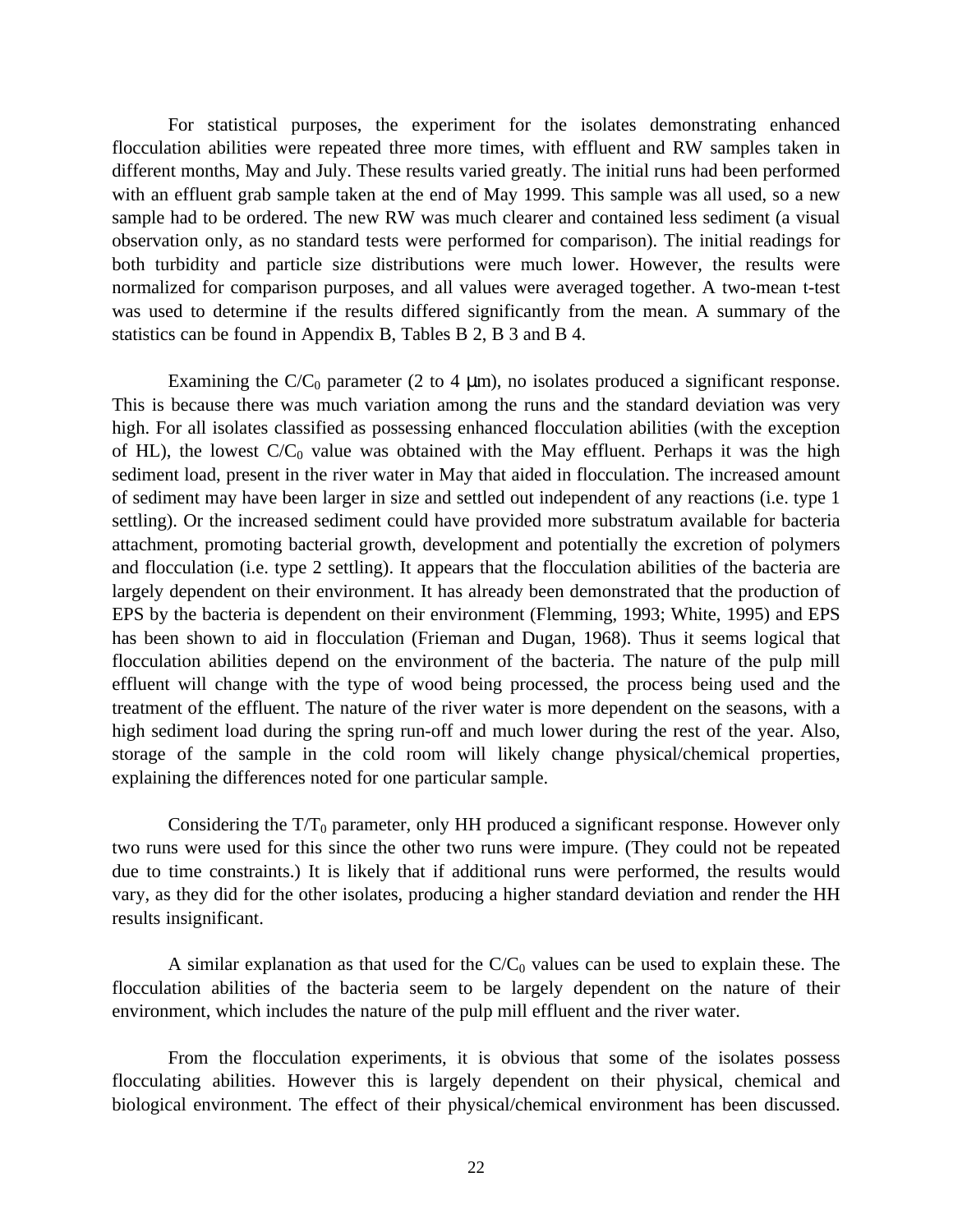Considering their biological environment, it is possible that some of the species may interact together. Each isolate was tested individually, however interactions between species may be significant. These may help or hinder the flocculation process. The PME control partially examined this. It was grouped with those isolates with  $C/C_0$  (2 to 4  $\mu$ m) < 0.4, however it did not produce the lowest  $C/C_0$  value. There may not have been sufficient substratum for the increased numbers of bacteria, so more remained in solution. If this was the case, it would have increased the final concentration of particles 2 to 4 μm in diameter. Other complex interactions could also be occurring.

Those isolates that demonstrated enhanced flocculation abilities were HC, HH, HJ, HL, SC, SF and SG. Combining these results with the results of the Biolog identification, a hypothesis of the actual flocculating species can be made. HH and HJ were both positively identified as belonging to the *Pseudomonas* genus, HJ as *P. echinoides* and HH and *Pseudomonas* Group 2 (*Burkholderia*-like). If this is true, then SE, SH, SJ and SN may exhibit flocculation abilites as well, as they were also identified as belonging to the *Pseudomonas* genus. Flocculation abilities may be species specific, however the  $C/C_0$  and  $T/T_0$  results of the only run for these isolates (SE, SH, SJ and SN) is encompassed by the range of all runs of HH and HJ. HC and SF were both classified a enteric, HC likely belonging to the *Enterobacter* genus. SF remains unidentified, as all possible IDs were non-enteric species. It could possibly be an *Aeromonas* species. SG was positively identified as *Bordetella bronchiseptica*, however it is doubtful whether this pathogen would be abundant in pulp mill effluent or river water. SC was positively identified as *Comamonas testosteroni* and HL remains unidentified (possibly a *Pseudomonas* species).

#### **LIMITATIONS**

This study was performed in a laboratory setting and many limitations exist in its extrapolation to a field setting. However this stage is required for better understanding of phenomenon in a controlled setting. Firstly, the bacteria species were isolated on prepared media. It is of general consensus among researchers that the majority of environmental bacteria do not grow on these prepared media. So the abundant species that were isolated, may not actually be abundant in the effluent or river water.

The flocculation study used autoclaved effluent and river water, since it was the most convenient method of obtaining sterile effluent. However, this likely changed the physical and chemical properties of both. Bacteria that usually thrive in PME may not do so in the autoclaved effluent, and conversely, some species may prefer the autoclaved PME and RW combination. Also it has been shown that the production of EPS is dependent on the environment (Flemming, 1993; White, 1995). Bacteria that usually produce large amount of EPS may not do so in this autoclaved solution and the reverse may be true as well. Since the production of EPS could aid in the flocculating abilities of bacteria, this has a significant impact on the results of this study.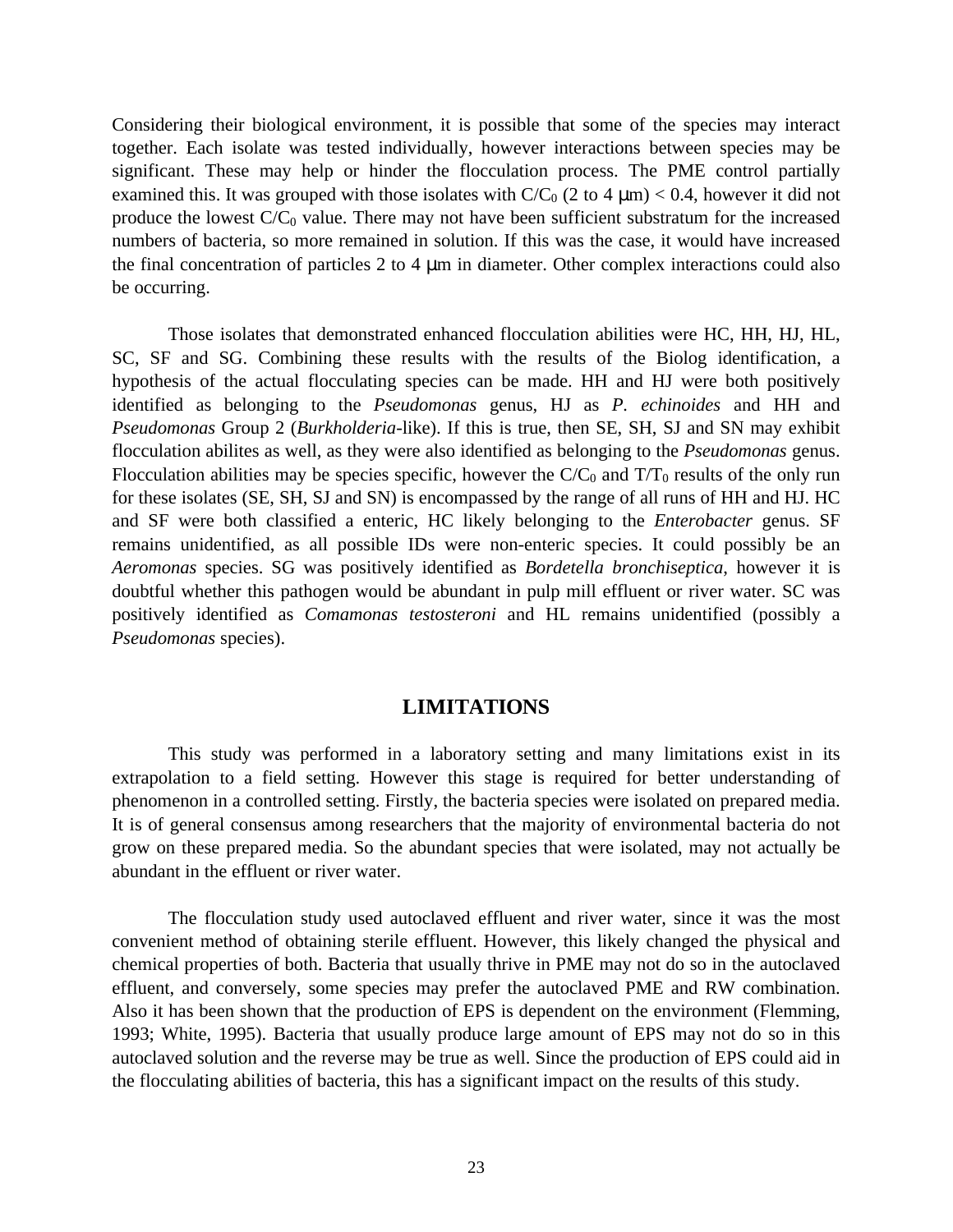Finally, the 2-L Erlenmeyer flasks used in this experiment, with mixing provided by a stir bar, does not represent the turbulent mixing environment found in a river. The dilution effect present in the river is not simulated in the laboratory at all. The laboratory setting would produce more of a concentration effect, as the bacteria will increase in numbers and no dilution is present.

#### **CONCLUSIONS**

Bacteria were isolated from a sample of PME, the corresponding RW and a 1:1 mixture of the two. Identification of these isolates was conducted with the Biolog Identification System. Although there seemed to be many inconsistencies with the identification by the Biolog database, some conclusions could be made. Species that were likely present in the mixture were *Aquaspirillum* spp., *Acidovorax* spp., *Pseudomonas* spp., *Enterobacter* spp., *Comamonas* spp., *Brevundimonas* spp., *Flavobacterium* spp. and *Achromobacter* spp. *Pastuerella* spp and *Aeromonas* may have been present as well.

Through a series of flocculation experiments, it was shown that some of these isolates were capable of enhanced flocculation, in the laboratory setting used. However, this characteristic was not consistent and seemed to vary greatly from experiment to experiment. Based on the Biolog identification, the species possibly involved in enhanced flocculation were *Pseudomonas* spp., *Enterobacter* spp and *Comamonas testosteroni*. Some unidentified isolates were also involved.

With this base of knowledge, further work is recommended in this area. In the laboratory setting, a more detailed identification procedure is needed, so the relevant species can be determined with more certainty. This study focussed on mesophilic aerobes, however the river temperature may be as low as 0°C in the winter, with an ice cover, so a study of the psychrotrophs present would be worthwhile. At the same time, attention should be made to any seasonal variation. It was evident in this study that differences existed between the May and July effluents. Sampling should be conducted over an entire year to have a full picture of the annual trends. Characteristics of the effluent should be monitored, since over an entire year they are likely to change as well. Further work could also explore the production of EPS: how it changes with time, its abundance in non-flocculating solutions as compared to flocculating solutions and its role in the flocculation process.

All the previously mentioned studies can be completed at the laboratory scale. A final step would involve the determination of what actually happens in the river. Many limitations exist for this study, as were discussed, and to extrapolate the laboratory results into the river setting would greatly increase the understanding surrounding this phenomenon. The rivers involved may be oligotrophic environments, which could produce "stickier" bacteria. This may affect their flocculation abilities. The mixing environment may be too turbulent for the formation of fragile, biological flocs. Or, 4 d after discharge, the time required for biological flocculation to occur, the effluent and its components may be too dilute for any type of reaction.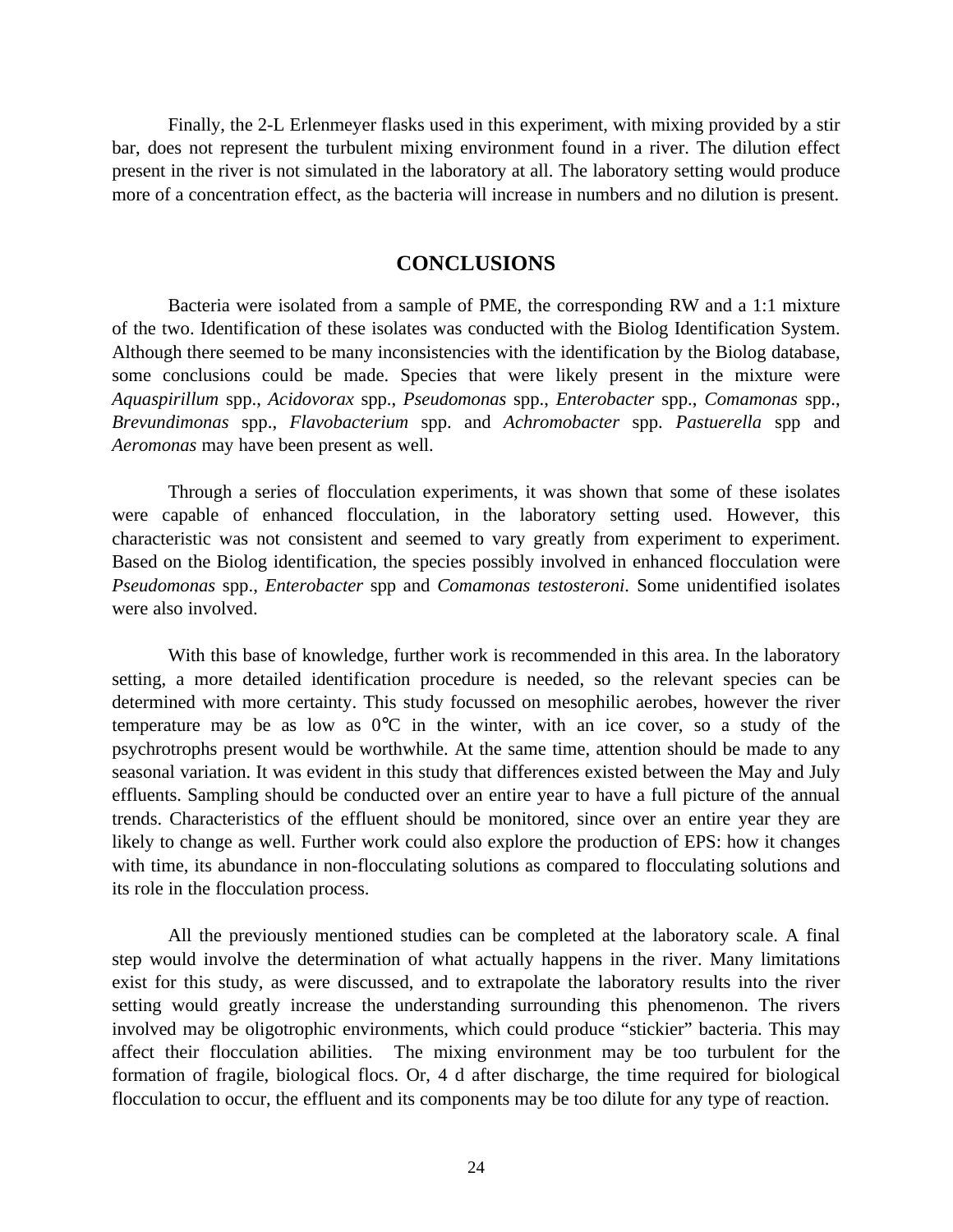#### **REFERENCES**

- Alberta Environmental Protection (AEP). 1997. Approval to Operate, No. 113-01-00. Weyerhaeuser Canada Ltd., Grande Prairie, Alberta.
- Amblard, C., Couture, P., Bourdier, G. 1990. Effects of a pulp and paper mill effluent in the structure and metabolism of periphytic algae in experimental streams. *Aquatic Toxicology*, 18, 137-162.
- Biddanda, B.A. 1985. Microbial synthesis of macroparticulate matter. *Marine Ecology- Progress Series*, 20, 241-251.
- Busch, P.L., Stumm. W. 1968. Chemical interactions in the aggregation of bacteria bioflocculation in waste treatment. *Environmental Science and Technology*, 2, 49-53.
- Droppo, I.G., Leppard, G.G., Flannigan, D.T., Liss, S.N. 1997. The freshwater floc: A functional relationship of water and organic and inorganic floc constituents affecting suspended sediment properties. *Water, Air and Soil Pollution*, 99, 43-54.
- Droppo, I.G., Ongley, E.D. 1992. The state of suspended sediment in the freshwater fluvial environment: A method of analysis. *Water Research*, 26, 65-72.
- Droppo, I.G., Ongley, E.D. 1994. Flocculation of suspended sediment in rivers of southeastern Canada. *Water Research*, 28, 1799-1809.
- Eisma, D., Bernard, P., Cadée, G.C., Ittekkot, V., Kalf, J., Laane, R., Martin, J.M., Mook, W.G., van Put, A., Schuhmacher, T. 1991. Suspended-matter particle size in some westeuropean estuaries; Part II: A review on floc formation and break-up. *Netherlands Journal of Sea Research*, 28, 215-220.
- Elliott, J.E., Whitehead, P.E., Martin, P.A., Bellward, G.D., Norstrom, R.J. 1994. Persistent pulp mill pollutants in wildlife. In *Second International Conference on Environmental Fate and Effects of Pulp and Paper Mill Effluents Proceedings*, Vancouver, British Columbia, 297-314.
- Evans, W.J. 1996. Flocculation of Fraser River Sediments due to Pulp Mill Effluents. Masters thesis, University of British Columbia.
- Friedman, B.A., Dugan, P.R. 1968. Identification of *Zoogloea* species and the relationship to Zoogloeal matrix and floc formation. *Journal of Bacteriology*, 95, 1903-1909.
- Fulthorpe, R. R., Liss, S.N., Allen, D.G. 1993. Characterization of bacteria isolated from a bleached kraft pulp mill wastewater treatment system. *Canadian Journal of Microbiology*, 39, 13-24.
- Geesey, G.G. 1982. Microbial exopolymers: Ecological and economic considerations. *ASM News*, 48, 9-14.
- Gifford, J.S. 1994. Recent advances in environmental fate of chemicals from pulp mills. *Second International Conference in Environmental Fate and Effects of Pulp and Paper Mill Effluents Proceedings*, Vancouver, Canada (St. Lucie Press) Nov. 6-10, 271-280.
- González, J.M., Whitman, W.B., Hodson R.E., Moran, M.A. 1996. Identifying numerically abundant culturable bacteria from complex communities: an example from a lignin enrichment culture. *Applied and Environmental Microbiology*, 62, 4433-4440.
- Holt, J.G., Krieg, N.R., Sneath, P.H.A., Staley, J.T., Williams, S.T. 1994. Bergey's Manual of Determinative Bacteriology  $(9<sup>th</sup> Edition)$ . Williams and Wilkins, Baltimore, Maryland.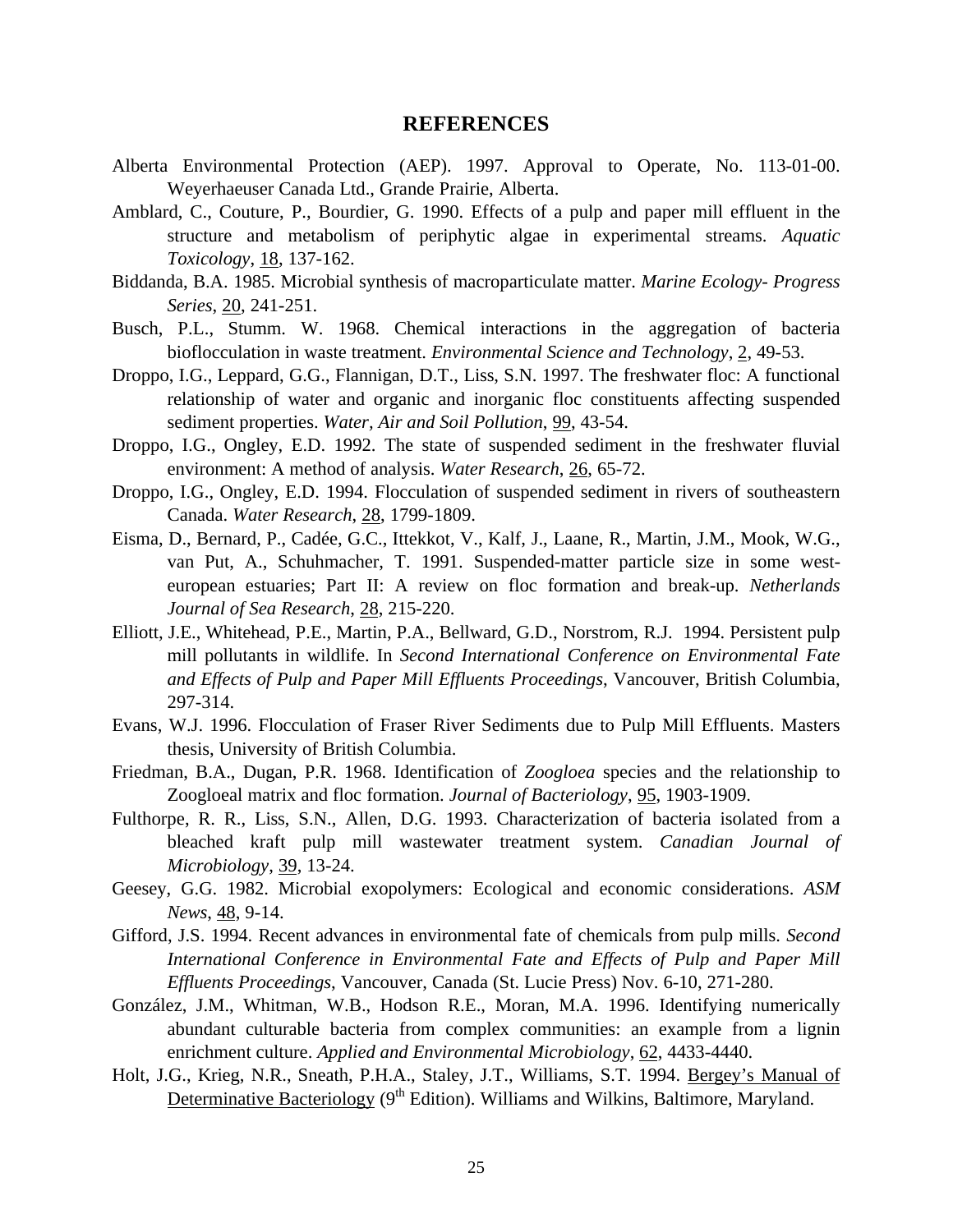- Humphrey, B., Kjelleberg, S., Marshall, K.C. 1983. Responses of marine bacteria under starvation conditions at a solid-water interface. *Applied and Environmental Microbiology*,  $45, 43-47.$
- Jokela, J.K., Laine, M., Ek, M., Salkinoja-Salonen, M. 1993. Effect of biological treatment on halogenated organics in bleached kraft pulp mill effluents studies by molecular weight distribution analysis. *Environmental Science and Technology*, 27, 547-557.
- Joyce, S.A. 1999. Biological Factors Affecting Pulp Mill Effluent Induced Coagulation and Flocculation in Receiving Waters. Masters thesis, University of Alberta.
- Kjelleberg, S., Hermansson, M. 1984. Starvation-induced effects on bacterial surface characteristics. *Applied and Environmental Microbiology*, 48, 497-503.
- Krishnappan, B.G. 1996a. Cohesive sediment transport. In *Issues and Directions in Hydraulics*, Nakato and Ettema (eds). Balkema, Rotterdam, 41-53.
- Krishnappan, B.G. 1996b. Transport Characteristics of fine suspended sediments in the Athabasca River in the vicinity of the pulp mill at Hinton, Alberta, Canada. In *Sustainable Forestry Partnerships: Forging a Network of Excellence*, Conference Summaries, Edmonton, Alberta, 40-43.
- Kukkonen, J.V.K., Eadie, B.J., Oikari, A., Holmbom, B., Lansing, M.B. 1996. Chlorophenolic and isotopic tracers of pulp mill effluent in sedimenting particles collected from southern Lake Saimaa, Finland. *The Science of the Total Environment*, 188, 15-27.
- Leppard, G.G. 1986. The fibrillar matrix component of lacustrine biofilms. *Water Research*, 20, 697-702.
- Levy, N., Magassi, S., Bar-Or, Y. 1992. Physico-chemical aspects in flocculation of bentonite suspensions by a cyanobacterial bioflocculant. *Water Research*, 26, 249-254.
- Liss S.N., Allen, D.G. 1992. Microbiological study of a bleached kraft pulp mill aerated lagoon. *Journal of Pulp and Paper Science*, 18, J216-J221.
- Liss, S.N., Droppo, I.G., Flannigan, D.T., Leppard, G.G. 1996. Floc architecture in wastewater and natural riverine systems. *Environmental Science and Technology*, 30, 680-686.
- Logan, N.A. 1994. Bacterial Systematics. Blackwell Scientific Publications, Onatrio, Canada.
- McKinney, R.E., Horwood, M.P. 1952. Fundamental approach to the activated sludge process. *Sewage and Industrial Wastes*, 24, 117-123.
- Mohn, W.W. 1995. Bacteria obtained from a sequencing batch reactor that are capable of growth on dehydroabietic acid. *Applied and Environmental Microbiology*, 61, 2145-2150.
- Mueller, R.F. 1996. Bacterial transport and colonization in low nutrient environments. *Water Research*, 30, 2681-2690.
- Muschenheim, D.K., Kepkay, P.E., Kranck, K. 1989. Microbial growth in turbulent suspension and its relation to marine aggregate formation. *Netherlands Journal of Sea Research*, 23, 283-292.
- Ochi, K. 1995. Comparative ribosomal protein sequence analyses of phylogenically defined genus, *Pseudomonas*, and its relatives. *International Journal of Systematic Bacteriology*, 45, 268-273.
- Ongley, E.D., Krishnappan, B.G., Droppo, I.G., Rao, S.S., Maguire, R.J. 1992. Cohesive sediment transport: emerging issues for toxic chemical management. *Hydrobiologia*, 235/236, 177-187.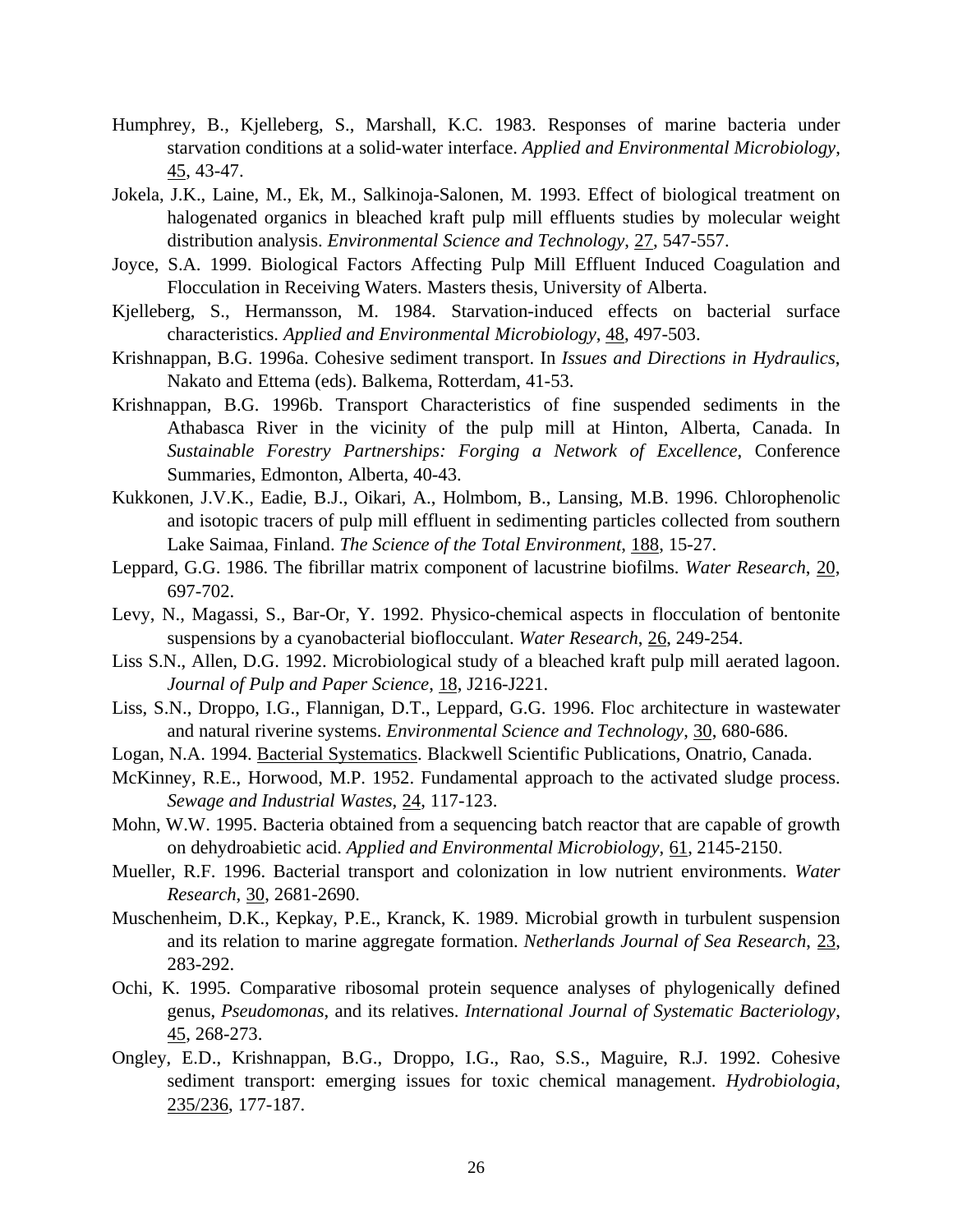- Paerl, H.W. 1974. Bacterial uptake of dissolved organic latter in relation to detrital aggregation in marine and freshwater systems. *Limnology and Oceanography*, 19, 966-972.
- Pavoni, J.L., Tenney, M.W., Echelberger, W.F., Jr. 1972. Bacterial exocellular polymers and biological flocculation. *Journal WPCF*, 44, 414-431.
- Rao, S.S., Droppo, I.G., Taylor, C.M., Burnison, B.K. 1991. Freshwater bacterial aggregate development: Effect of dissolved organic matter. *Water Pollution Research Journal of Canada*, 26, 163-171.
- Rihs, J.D., Brenner, D.J., Weaver, R.E., Steigerwalt, A.G., Hollis, D.G., Yu, V.L. 1993. *Roseomonas*, a new genus associated with bacteremia and other human infections. *Journal of Clinical Microbiology*, 31, 3275-3283.
- Riley, G.A. 1963. Organic aggregates in seawater and the dynamics of their formation and utilization. *Limnology and Oceanography*, 8, 372-381.
- Sanin, F.D., Vesilind, P.A. 1996. Synthetic sludge: A physical/chemical model in understanding bioflocculation. *Water Environment Research*, 68, 927-933.
- Saski, E.K., Jokela, J.K., Salkinoja-Salonen, M.S. 1994. Biodegradability of different size classes of bleached kraft pulp mill effluent organic halogens during wastewater treatment and in lake environments. In *Second International Conference on Environmental Fate and Effects of Pulp and Paper Mill Effluents Proceedings*, Vancouver, British Columbia, 179-193.
- Segers, P., Vancanneyt, M., Pot, B., Torck, U., Hoste, B., Dewwttinck, D., Falsen, E., Kersters, K., DeVos, P. 1994. Classification of *Pseudomonas diminuta* Leifson and Hugh 1954 and *Pseudomonas vesicularis* Busing, Doll and Freytag 1953 in *Brevundimonas* gen. nov. as *Brevundimonas diminuta* comb. nov. and *Brevundimonas vesicularis* comb. nov., respectively. *International Journal of Systematic Bacteriology*, 44, 499-510.
- Suntio, L.R., Shiu, W.Y., Mackay, D. 1988. A Review of the nature and properties of chemical present in pulp mill effluents. *Chemosphere*, 17, 1249-1290.
- Takeuchi, M., Hatano, K. 1998. Proposal of six new species in the genus *Microbacterium* and transfer of *Flavobacterium marinotypicum* Zobell and Upham to the genus *Microbacterium* as *Microbacterium maritypicum* comb. nov. *International Journal of Systematic Bacteriology*, 48, 973-982.
- Tamaoka, J., Ha, D.M., Komagata, K. 1987. Reclassification of *Pseudomonas acidovorans* den Dooren de Jong 1926 and *Pseudomonas testosteroni* Marcus and Talahay 1956 as *Comamonas acidovorans* comb. nov. and *Comamonas testosteroni* comb. nov., with an emended description of the genus Comamonas. *International Journal of Systematic Bacteriology*, 37, 52-59.
- Tang, Y.W., Ellis, N.M., Hopkins, M.K., Smith, D.H., Dodge, D.E., Persing, D.H. 1998. Comparison of phenotypic and genotypic techniques for identification of unusual aerobic pathogenic gram-negative bacilli. *Journal of Clinical Microbiology*, 36, 3674-3679.
- Tchobanoglous, G., Burton, F.L. 1991. Wastewater Engineering: Treatment, Disposal and Reuse (3rd Edition). McGraw-Hill, Inc.; New York, New York.
- van Leussen, W. 1988. Aggregation of particles, settling velocity of mud flocs. A review. In *Physical Processes in Estuaries*, Springer-Verlag Berlin Heidelberg, Germany.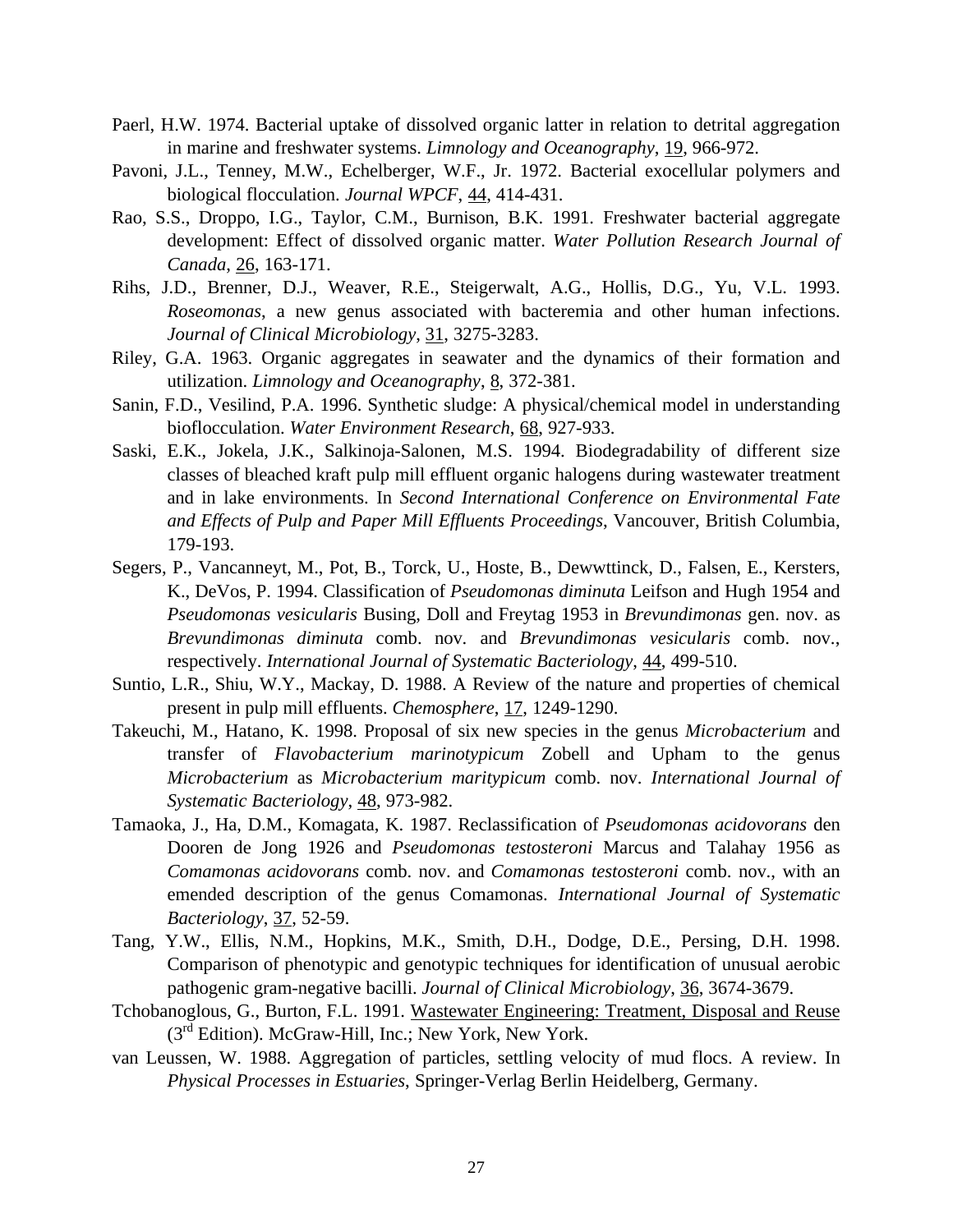- White, D. 1995. The Physiology and Biochemistry of Prokaryotes. Oxford University Press Inc.; New York, New York.
- Yang, X., Smith. D.W. 1999. Pulp Mill Effluent Induced Coagulation and Flocculation in Receiving Waters. In *Proceedings of the Sustainable Forest Management Network Conference: Science and Practice: Sustaining the Boreal Forest*. Edmonton, Alberta, 320-326.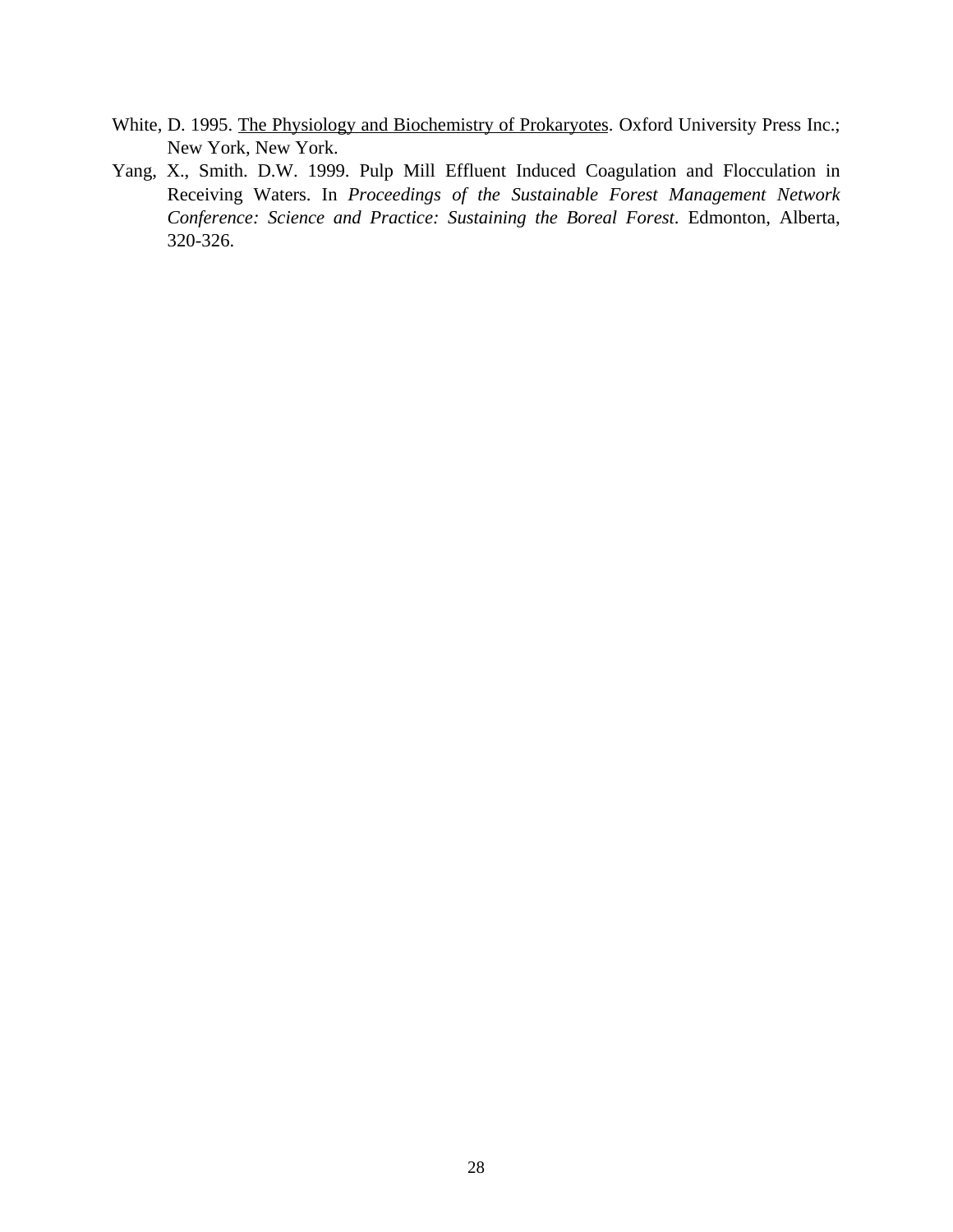## **APPENDIX 1 - ISOLATES**

| Table A 1: Isolates, their Sources and a Description |  |  |  |
|------------------------------------------------------|--|--|--|
|------------------------------------------------------|--|--|--|

| Isolate                  | Source        | Description (on corresponding medium)                                             |
|--------------------------|---------------|-----------------------------------------------------------------------------------|
| A                        | WW 1:1 liquid | white, round, slow-growing, $\sim$ 2 mm diameter after 3 d growth                 |
| B                        | WW 1:1 floc   | bright, yellow colonies, very slow-growing, well-defined, ~1 mm                   |
|                          |               | diameter after 2 d growth                                                         |
| C                        | WW 1:1 liquid | white, round, slow-growing, $\sim$ 2 mm diameter after 3 d growth                 |
| D                        | WW 1:1 liquid | white, round, slow-growing, $\sim$ 2 mm diameter after 3 d growth                 |
| E                        | $1:1$ liquid  | white                                                                             |
| F                        | WW PME liquid | white                                                                             |
| G                        | WW PME liquid | pale yellow                                                                       |
| H                        | PME liquid    | bright yellow                                                                     |
| L                        | <b>WWRW</b>   | pink colonies, ~5 mm diameter after 2 d growth, flat colonies                     |
| HA                       | $1:1$ liquid  | bright yellow                                                                     |
| HB                       | $1:1$ liquid  | yellow, ~2 mm diameter after 2 d growth                                           |
| HC                       | $1:1$ liquid  | off-white, ~3 mm diameter after 1 d growth, variable size                         |
| HD                       | $1:1$ liquid  | off-white-clear, ~1 cm after 2 d growth, flat but raised in middle,               |
| HE                       | $1:1$ liquid  | creamy white, various sizes, <1 mm-2 mm diameter after 2 d growth                 |
| HF                       | $1:1$ liquid  | white, tiny colonies, $<$ 1 mm diameter after 2 d growth                          |
| HG                       | $1:1$ liquid  | white, $\sim$ 2 mm after 2 d growth                                               |
| HH                       | RW            | white, $\sim$ 1mm diameter after 1 d growth                                       |
| HI                       | PME liquid    | tiny, yellow colonies, $\sim$ 1 mm diameter after 2 d growth, slow-growing        |
| ${\rm H\hspace{-.1em}I}$ | $1:1$ floc    | white/clear colonies, $\sim$ 1 diameter after 2 d growth, slow-growing            |
| HK                       | $1:1$ floc    | tiny, white-clear colonies, <1 mm diameter after 2 d growth                       |
| HL                       | $1:1$ floc    | clear colonies, ~1 mm diameter after 3 d growth, irregular edges, flat            |
| HM                       | $1:1$ floc    | white-clear colonies                                                              |
| <b>SA</b>                | RW            | pale yellow colonies, ~2 mm diameter after 2 d growth                             |
| SB.                      | RW            | yellow, 2-3 mm diameter 2 d growth, round with peak in middle                     |
| <b>SC</b>                | RW            | white-clear, oval-shaped, $\sim$ 3 x $\sim$ 2 mm after 1 d growth, lots of mucous |
| <b>SC</b>                | RW            | white-clear, oval-shaped, $\sim$ 3 x $\sim$ 2 mm after 1 d growth, lots of mucous |
| <b>SD</b>                | RW            | yellow, tiny, <1 mm diameter after 1 d growth, irregular size, shape              |
| Isolate                  | Source        | Description (on corresponding medium)                                             |
| <b>SE</b>                | $1:1$ liquid  | yellowish colonies, ~1 mm diameter after 1 d growth, peak in middle               |
| SF                       | $1:1$ floc    | yellow-beige, peaked in middle, ~5 mm diameter after 1 d growth, lot              |
|                          |               | of mucous                                                                         |
| SG                       | $1:1$ floc    | yellowish, ~1 mm diameter after 1 d growth, not perfectly round                   |
| <b>SH</b>                | $1:1$ floc    | creamy-yellow, v. spread out, jagged edges, $\sim$ 5 mm after 1 d growth,         |
|                          |               | lots of mucous                                                                    |
| SI                       | $1:1$ liquid  | pale yellow, 1-2 mm diameter after 3 d growth, smooth edges, peaked               |
|                          |               | in middle                                                                         |
| SJ                       | $1:1$ liquid  | yellow-orange, very slow-growing, ~1 diameter after 3 d growth,                   |
|                          |               | convex                                                                            |
| SK                       | $1:1$ liquid  | white                                                                             |
| SL                       | $1:1$ liquid  | orange                                                                            |
| <b>SM</b>                | $1:1$ liquid  | off-white                                                                         |
| SΝ                       | $1:1$ liquid  | yellow-orange, very slow-growing, ~1 diameter after 3 d growth,                   |
|                          |               | convex                                                                            |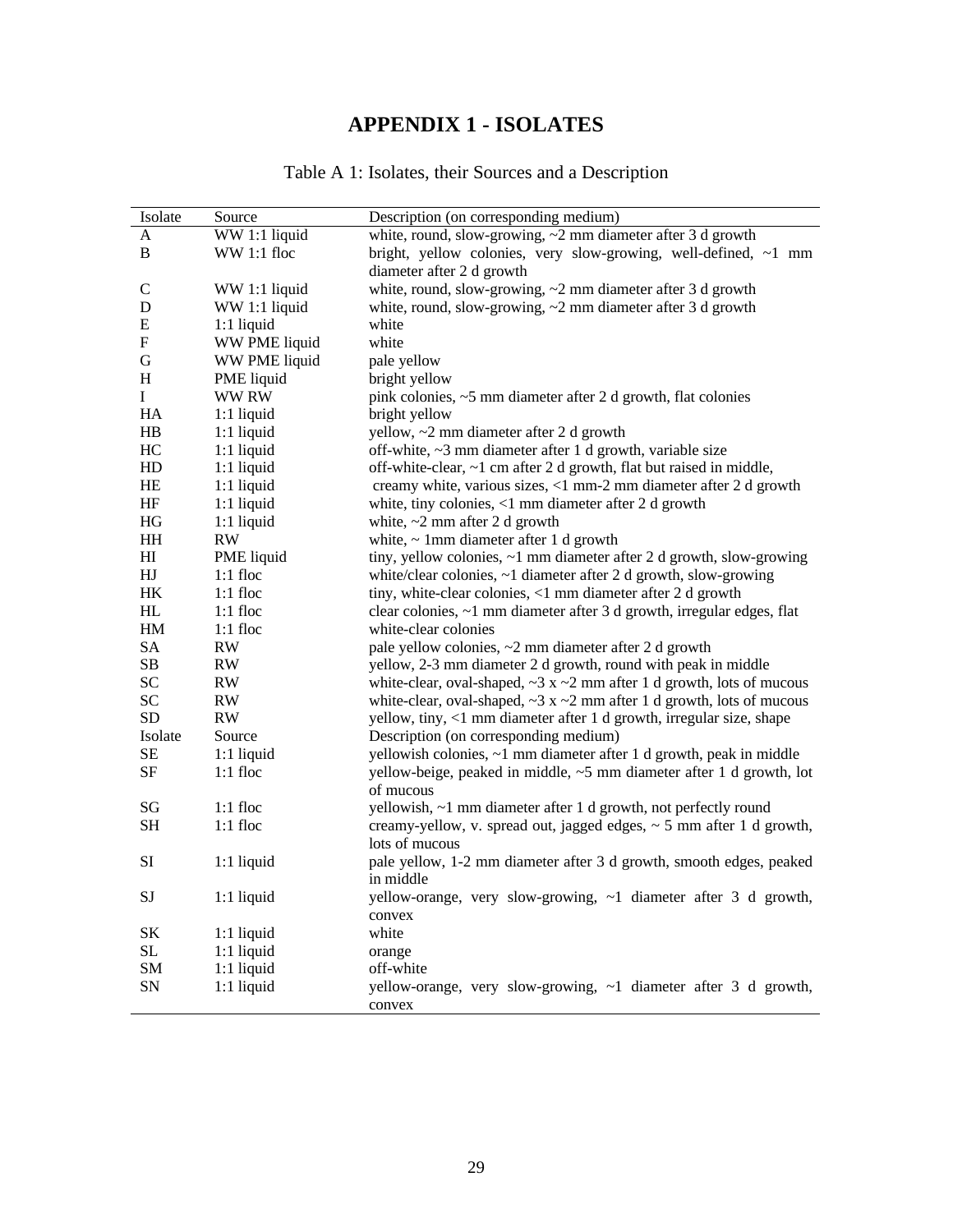| ID             | <b>BAP</b>               | <b>MAC</b> | stain<br>Gram<br>and                       | oxidase                  | catalase         | TSI               | Comments                             | Growth<br>ability |
|----------------|--------------------------|------------|--------------------------------------------|--------------------------|------------------|-------------------|--------------------------------------|-------------------|
|                |                          |            | Appearance                                 |                          |                  |                   |                                      |                   |
| A              | $g(48)$ , tiny, grey     | ng (72)    | g-b, curly                                 | $\boldsymbol{+}$         | $\boldsymbol{+}$ | $\rm N C/\rm N C$ |                                      | poor              |
| $\, {\bf B}$   | ng (96)                  | ng         | g-b, curly                                 |                          |                  | ng(48)            | grows<br>well<br>on R <sub>2</sub> A | poor ⊕            |
| $\mathcal{C}$  | grey, opaque (fi,<br>48) | ng         | g-b, curved,<br>pleo,<br>var.<br>thickness | $^{+}$                   | $^{+}$           | NC/NC             |                                      | poor              |
| D              | grey, opaque (fi,<br>48) | ng         | same<br>as<br>above                        | $^{+}$                   |                  | NC/NC<br>(72)     |                                      | poor              |
| E              | ng                       | ng         |                                            |                          |                  |                   |                                      |                   |
| F              | ng                       | ng         |                                            |                          |                  |                   |                                      |                   |
| G              | ng                       | ng         |                                            |                          |                  |                   |                                      |                   |
| $\mathbf I$    | small, opaque            | ng (72)    | $g-b$ ,<br>in<br>chains,<br>mostly $2's$   | $\sim$ $-$               |                  | ng (72)           | well<br>grows<br>on R <sub>2</sub> A | poor $\oplus$     |
| HB             | $g(48)$ , tiny           | ng (72)    | g-b, curly,<br>chains                      | $^{+}$                   | ÷,               | ng (48)           | well<br>grows<br>on R <sub>2</sub> A | poor $\oplus$     |
| HC             | colif, i                 | pk (48)    |                                            |                          | $^+$             | A/A               | late lactose<br>fermenter            | good              |
| HD             | small, grey              | ng (72)    | g-b, mostly<br>single                      | $^{+}$                   | $\! + \!$        | Alk/NC            |                                      | poor $\oplus$     |
| HE             | ng (72)                  | ng (72)    | tiny,<br>g-b,<br>single rods               | $^{+}$                   | $^{+}$           | ng (48)           | grows<br>on<br>R2A                   | good              |
| HF             | tiny, grey               | wt (48)    | $g-b$ ,<br>single,<br>some chains          | $^{+}$                   | $^{+}$           | NC/NC             |                                      | poor $\oplus$     |
| HG             | tiny $(48)$              | nh (48)    | g-b, mostly<br>single                      | $^{+}$                   | $^{+}$           | Alk/NC<br>(48)    |                                      | poor              |
| HH             | tiny, grey               | ng(24)     | thin<br>$g-b$ ,<br>rods                    | $\boldsymbol{+}$         | $^{+}$           | Alk/A             |                                      | good              |
| H <sub>I</sub> | ng(48)                   | ng(48)     | g-b, curly                                 | $^{+}$                   | -                | ng (48)           | grows<br>on<br>R2A                   | poor $\oplus$     |
| HJ             | small grey (48)          | ng(48)     | $g-b$ ,<br>tiny,<br>single rods            | $^{+}$                   |                  | Alk/alk           |                                      | poor $\oplus$     |
| HK             | tiny(24)                 | ng(24)     | thin<br>g-b,                               | $\sim$ $-$               | $+$              | Alk/NC            |                                      | poor              |
|                |                          |            | rods                                       |                          |                  | (48)              |                                      |                   |
| HL             | tiny(24)                 | ng(24)     | g-b,<br>single                             | $+$                      |                  | Alk/NC            |                                      | poor              |
|                |                          |            | rods                                       |                          |                  | (48)              |                                      |                   |
| <b>SA</b>      | tiny, opaque (48)        | wt $(48)$  | g-b, single                                | $\boldsymbol{+}$         | $^{+}$           | Alk/NC            |                                      | poor $\oplus$     |
| SB             | tiny, opaque (24)        | ng (24)    | g-b,<br>single,<br>short chains            |                          | $^{+}$           | NC/NC<br>(48)     |                                      | poor $\oplus$     |
| <b>SC</b>      | colif, I                 | wt         |                                            | $\! + \!$                | $^{+}$           | Alk/NC            |                                      | good              |
| SD             | ng (72)                  | ng (72)    | $g-c$                                      | $\overline{\phantom{0}}$ | $\! + \!$        | ng (48)           | grows<br>on<br>R <sub>2</sub> A      | good              |
| $\rm SE$       | colif, h                 | wt         |                                            |                          |                  | Alk/NC            |                                      | good              |
| <b>SF</b>      | colif, h                 | wt         |                                            | $\boldsymbol{+}$         | $\! + \!$        | A/A               | late<br>lactose<br>fermenter         | good              |
| SG             | colif, i                 | wt         |                                            | $^{+}$                   |                  | Alk/NC            |                                      | good              |
| <b>SH</b>      | colif, $h(48)$           | wt         | single<br>g-b,                             | $\! + \!$                | $\! + \!$        | Alk/NC            |                                      | poor $\oplus$     |
|                |                          |            | rods                                       |                          |                  |                   |                                      |                   |

Table A 2: Summary of Characterization Studies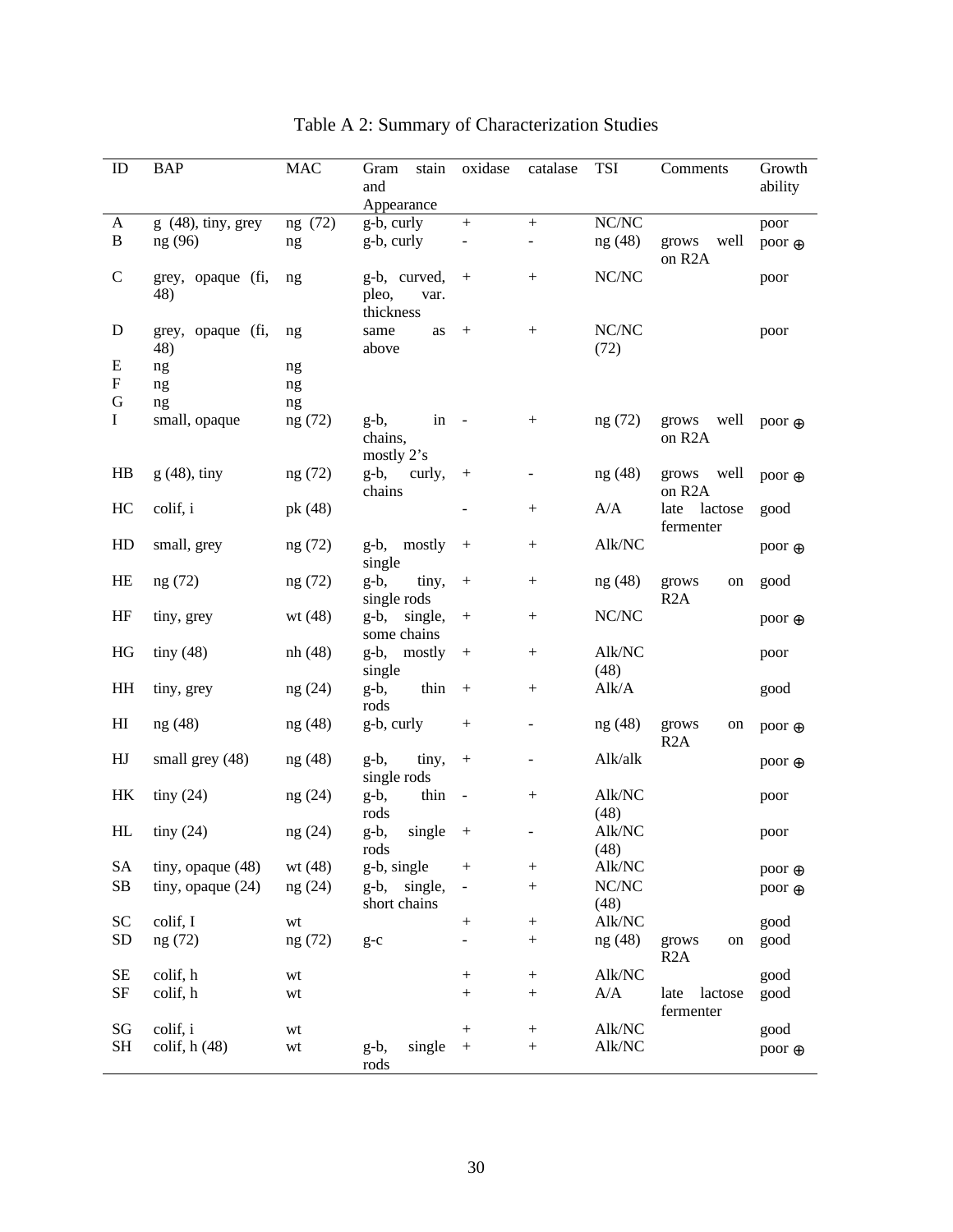| ID        | <b>BAP</b> | MAC     | Gram        | stain | oxidase        | catalase | <b>TSI</b> | Comments |    | Growth        |
|-----------|------------|---------|-------------|-------|----------------|----------|------------|----------|----|---------------|
|           |            |         | and         |       |                |          |            |          |    | ability       |
|           |            |         | Appearance  |       |                |          |            |          |    |               |
| <b>SI</b> | tiny(24)   | ng(24)  | $g-b$ ,     | tiny  | $+$            | $^{+}$   | NC/NC      |          |    | poor          |
|           |            |         | rods        |       |                |          | (48)       |          |    |               |
| <b>SJ</b> | ng(48)     | ng(48)  | $g-b$ ,     | in    | $\overline{a}$ | $^{+}$   | ng (96)    | grows    | on | poor $\oplus$ |
|           |            |         | clumps      |       |                |          |            | R2A      |    |               |
| <b>SK</b> | ng         | ng      |             |       |                |          |            |          |    |               |
| <b>SL</b> | ng         | ng      |             |       |                |          |            |          |    |               |
| <b>SN</b> | ng (48)    | ng (48) | g-c, single |       | -              | $^{+}$   | ng (72)    | grows    | on | poor $\oplus$ |
|           |            |         |             |       |                |          |            | R2A      |    |               |

Table A 3: Summary of Characterization Studies (continued)

**Abbreviations:** g, growth (number of hours given in brackets); ng, no growth; g-b, Gram negative bacilli; g-c, Gram negative cocci; pleo, pleomorphic (variable length); h, hemolytic; i, indifferent; fi, fine indifferent; colif, coliform; wt, white; pk, pink, A, acid; Alk, Alkaline; NC, No change.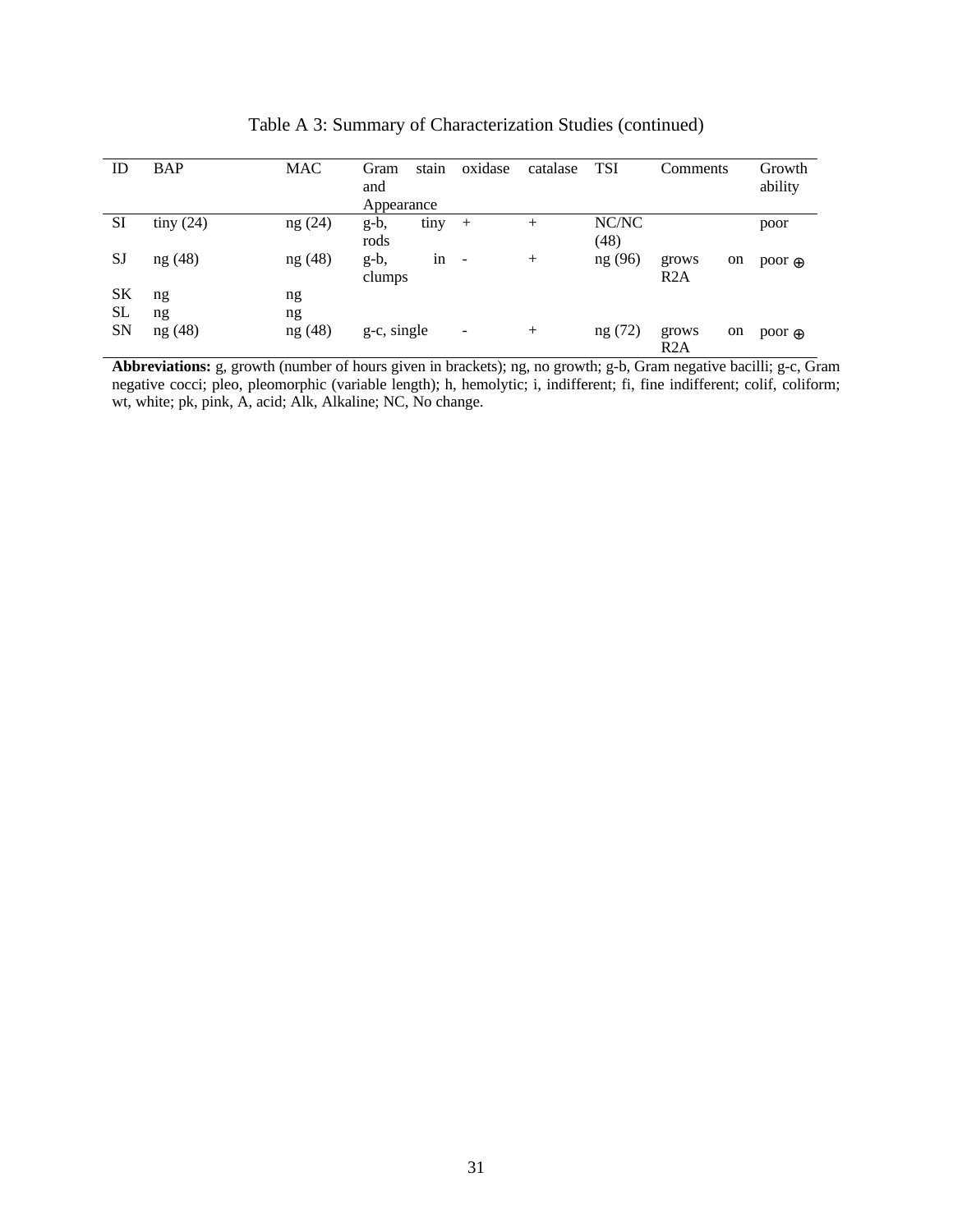### **APPENDIX 2 – FLOCCULATION STUDIES**

| <b>Species</b> | Initial   | Final     | $T/T_0$ | Species   | Initial   | Final     | $T/T_0$ |
|----------------|-----------|-----------|---------|-----------|-----------|-----------|---------|
|                | Turbidity | Turbidity |         |           | Turbidity | Turbidity |         |
|                | (NTU)     | (NTU)     |         |           | (NTU)     | (NTU)     |         |
| $\mathbf{A}$   | 160       | 237       | 1.48    | HK        | 160       | 180       | 1.13    |
| B              | 196       | 173       | 0.88    | HL        | 222       | 270       | 1.22    |
| $\mathsf{C}$   | 153       | 170       | 1.11    | <b>SA</b> | 196       | 236       | 1.20    |
| D              | 156       | 241       | 1.54    | SB        | 217       | 89        | 0.41    |
| I              | 281       | 168       | 0.60    | <b>SC</b> | 130       | $-4$      | $-0.03$ |
| HB             | 282       | 59        | 0.21    | <b>SD</b> | 219       | 192       | 0.88    |
| HC             | 200       | 10        | 0.05    | <b>SE</b> | 222       | 144       | 0.65    |
| HD             | 293       | 230       | 0.78    | <b>SF</b> | 165       | $-4$      | $-0.02$ |
| <b>HE</b>      | 223       | 175       | 0.78    | SG        | 169       | 130       | 0.77    |
| HF             | 200       | 178       | 0.89    | <b>SH</b> | 203       | 165       | 0.81    |
| HG             | 223       | 179       | 0.80    | SI        | 223       | 192       | 0.86    |
| <b>HH</b>      | 190       | 40        | 0.21    | <b>SJ</b> | 204       | 233       | 1.14    |
| H <sub>I</sub> | 225       | 163       | 0.72    | SN        | 218       | 215       | 0.99    |
| HJ             | 223       | 57        | 0.26    | sterile   |           |           | 0.93    |
|                |           |           |         | (ave)     |           |           |         |
| PME (ave)      |           |           | 0.69    | Untreated |           |           | 0.99    |
|                |           |           |         | (ave)     |           |           |         |

Table B 1: Change in Turbidities for all Species and Controls

Table B 2: Average and Standard Deviation of  $C/C_0$  and  $T/T_0$  for the Repeated runs of the Selected Isolates

| Isolate   | Number<br>of   | Mean                | $(C/C_0$ Std. deviation Mean $(T/T_0)$ |       | Std. deviation |
|-----------|----------------|---------------------|----------------------------------------|-------|----------------|
|           | runs           | for 2 to 4 $\mu$ m) |                                        |       |                |
| HC        | 4              | 0.770               | 0.51                                   | 0.803 | 0.51           |
| <b>HH</b> | 2              | 0.453               | 0.47                                   | 0.465 | 0.36           |
| HJ        | $\overline{4}$ | 0.871               | 0.55                                   | 0.784 | 0.40           |
| HL        | 3              | 0.506               | 0.61                                   | 1.21  | 0.042          |
| <b>SC</b> | 4              | 0.931               | 0.69                                   | 0.668 | 0.48           |
| <b>SF</b> | 4              | 0.561               | 0.38                                   | 0.493 | 0.37           |
| SG        | 4              | 0.849               | 0.52                                   | 0.919 | 0.12           |
| Sterile   | 4              | 0.979               | 0.12                                   | 0.928 | 0.32           |

Note:  $C_0$  is the initial concentration of particles sized 2 to 4  $\mu$ m, C is the concentration of particles sized 2 to 4  $\mu$ m after 4 d,  $T_0$  is the initial turbidity reading and T is the turbidity reading after 4 d.